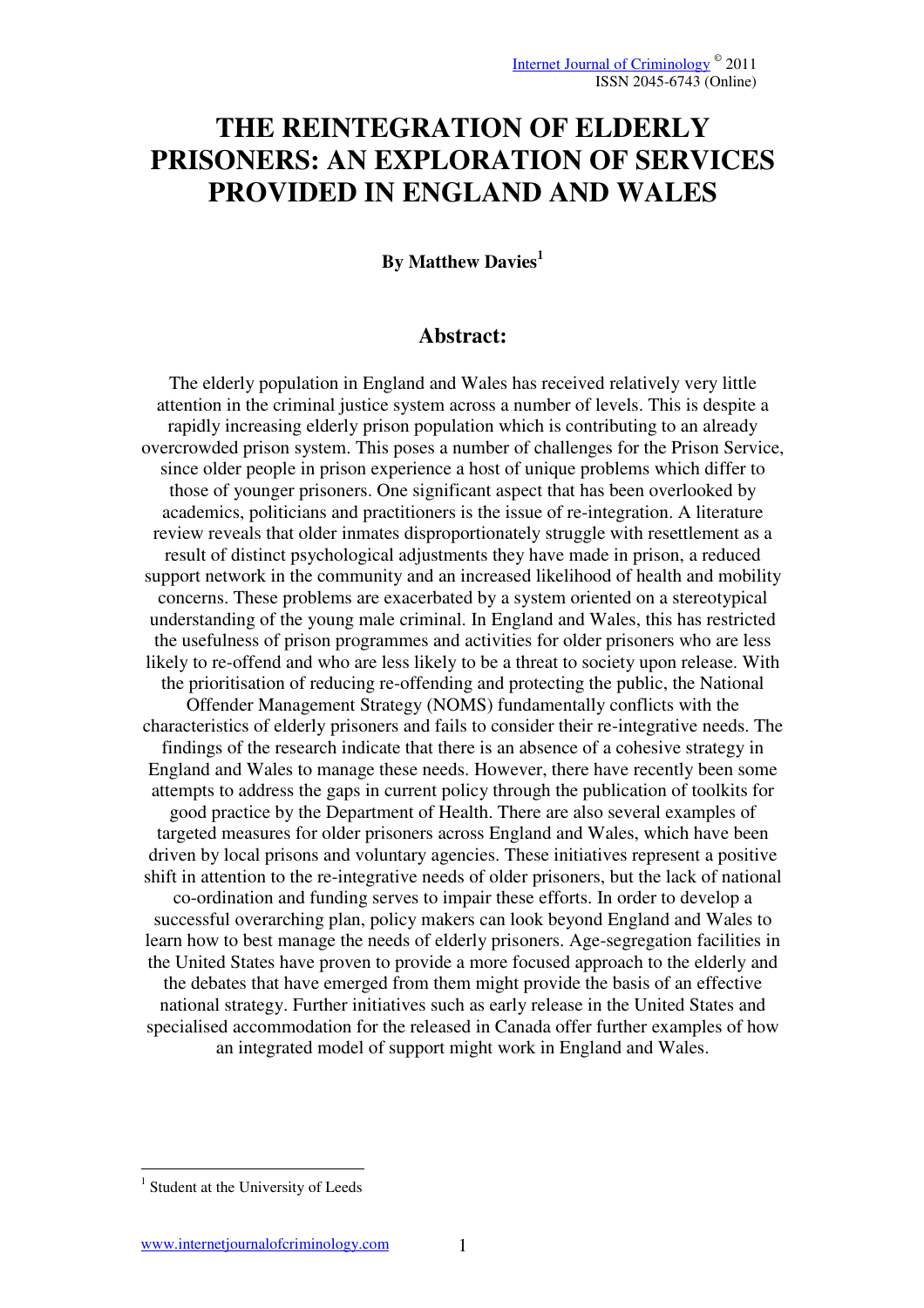# **Introduction**

Older people have traditionally been overlooked by the criminal justice system (Wahidin 2010). However, a growing elderly prison population (Ministry of Justice 2008) has posed a number of challenges for the Prison Service in England and Wales and research has only recently begun to elucidate the experiences of this demographic (Howse 2003; HMCIP 2004; Wahidin 2004; Crawley and Sparks 2005a, 2005b, 2006; HMCIP 2008; Prison Reform Trust 2008a). These studies have identified a series of unique problems that the elderly population experience in prison, which have previously gone largely unnoticed in government policy and practice. While some of the research has briefly contemplated the implications of these experiences for resettlement (HMCIP 2004, 2008; Prison Reform Trust 2008a), there is very little known about the re-integrative needs of elderly prisoners. In the light of this, the underlying aim of this paper is to highlight the specific issues faced by those who are released from prison in old age and to identify how policy and practice has adapted and how it might further improve to meet their needs.

The absence of attention to the elderly in the criminal justice system has been regarded as a 'latent form of ageism' (Wahadin 2004, p.11). Such a disregard can be attributed to the relatively small proportion of elderly offenders in the criminal justice system (Ministry of Justice 2008). There might also be a reluctance to support older prisoners because of the serious nature of the crimes that some of these individuals have committed (particularly life-sentenced prisoners) (Dhuny 2010). Furthermore, the lack of effort to address the needs of elderly prisoners might be explained by their more compliant nature (HMCIP 2004). Indeed, some prison officers have expressed that working with elderly prisoners represents a challenge to their working status, since elderly inmates tend to be passive and predictable and working with them equates to domestic 'women's work' – which runs counter to their organisational ethos (Crawley and Sparks 2005a, p.358). Another reason for the invisibility of elderly people in extant policy and research might be found in desistance literature (Wilson and Herrnstein 1985; Laub and Sampson 2001; Maruna 2001). This research has indicated that elderly people tend to commit fewer crimes with age – meaning that they might be perceived to pose less of a threat to society upon release (Smyer and Burbank 2009).

However, findings from research indicate that elderly prisoners have very unique problems within the prison setting which can exacerbate problems of release and resettlement. For example, it has been suggested that many elderly prisoners may experience heightened psychological shock upon being incarcerated (Cohen and Taylor 1972; Crawley and Sparks 2005a, 2005b). Additionally, they are at increased risk of losing contact with friends and family (Sapsford 1978) and simultaneously face a number of health-related issues (Prison Reform Trust 2008b). Some elderly prisoners (particularly those who have served prolonged sentences) might also experience strong effects of 'institutionalisation', meaning that they might lack basic essential skills for coping upon release (Kerbs 2000). The sum of these problems is that elderly prisoners cost the prison service significantly more to manage and support than the rest of the prison population (National Institute of Corrections 1999; Wahidin and Aday 2005; Reimer 2008). It is therefore of great importance to assess the effectiveness of current policy and practice for elderly prisoners.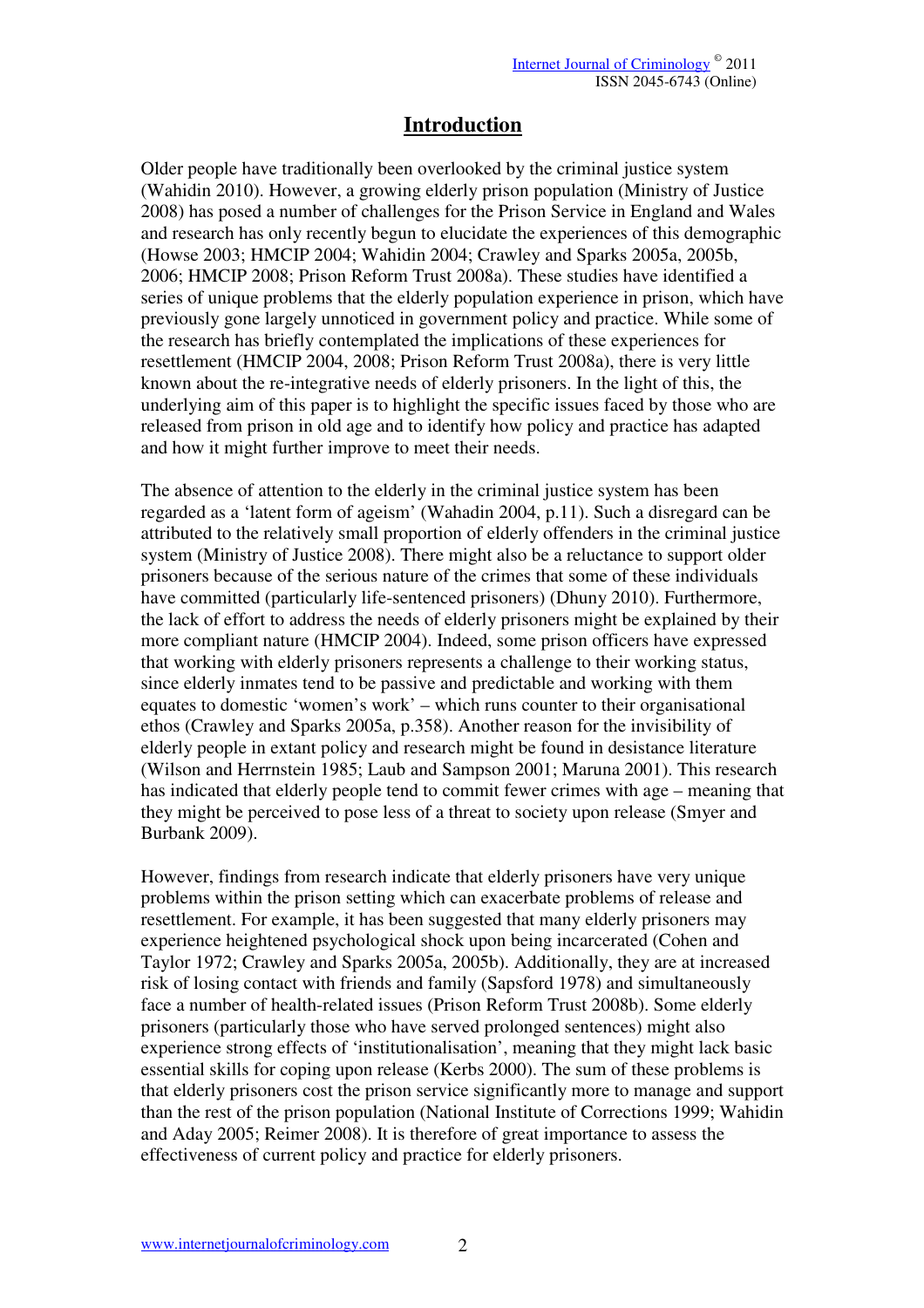This dissertation has three key objectives. It aims to:

- Establish the age-specific issues that elderly inmates are faced with in prison, in particular observing concerns relating to reintegration;
- Explore and evaluate the re-integrative services that are available through policy and practice;
- Identify possible improvements and amendments to policy and practice in England and Wales.

These goals will be addressed in the form of a literature review. A quantitative analysis would be restrictive as it would limit the scope for understanding elderly prisoners' perspectives in the reintegration process. Simultaneously, a qualitative method would not enable a generalisable set of results due to time constraints and limited resources. A literature review on the other hand, allows for a holistic approach which is able to contemplate the various experiences of elderly prisoners. Nevertheless, the literature that will be used rests upon a wide selection of quantitative and qualitative data. The paper will examine evidence from academic, governmental and non-statutory agencies in order to effectively document the specific problems encountered by elderly prisoners. The information that is ascertained will also provide the basis from which to scrutinise attempts to improve the reintegration of elderly prisoners into the community.

The elderly female prison population is particularly small (there were 256 women in prison above the age of 50 and only 55 of those women were over the age of 60 in 2008) (Ministry of Justice 2008) and there has been very little research on elder women in prison (Reviere and Young 2004; Wahidin 2004; Strimelle 2007). Therefore, this study will focus primarily on the elderly male population, with 6,161 of the total male prison population over the age of 50 (Ministry of Justice 2008). There is no universally agreed age to signify when a prisoner becomes 'elderly' and different studies have proposed a variety of ages to categorise this group. Crawley and Sparks (2005c) use '65' as an appropriate marker for old age, since it is the state retirement age and it enables prisoners access to certain entitlements. Their preliminary research also found that this group had experienced distinct psychological and physiological changes compared to those in their fifties. However, other studies have used '50' as an appropriate base (Aday 2003; Frazer 2003; Wahadin 2004; Rikard and Rosenberg 2007), since imprisonment can increase an inmate's physiological age by about ten years (Kerbs 2000). While it is recognised that not all elderly prisoners fit into a homogenous group, this study will adopt the latter chronological marker. This will help to incorporate a wider spectrum of research on elderly prisoners and illustrate the broad-ranging problems associated with reintegration.

Chapter 1 will introduce the topic and provide a contextual analysis of elderly prisoners. It will explore a rising elderly prison population, before identifying the agespecific problems that these prisoners face. It will firstly review literature which has documented specific issues of psychological decline and problems of adjustment amongst the elderly in prison (Cohen and Taylor 1972; Sapsford 1978; Flanagan 1982; Crawley and Sparks 2005a, 2005b). It will further outline how older prisoners are more likely to have poorer relationships inside and outside of prison (Sapsford 1978; Flanagan 1982; Prison Reform Trust 2008a) and identify the escalated problems of health (National Institute of Corrections 1999; Marquart et al 2000;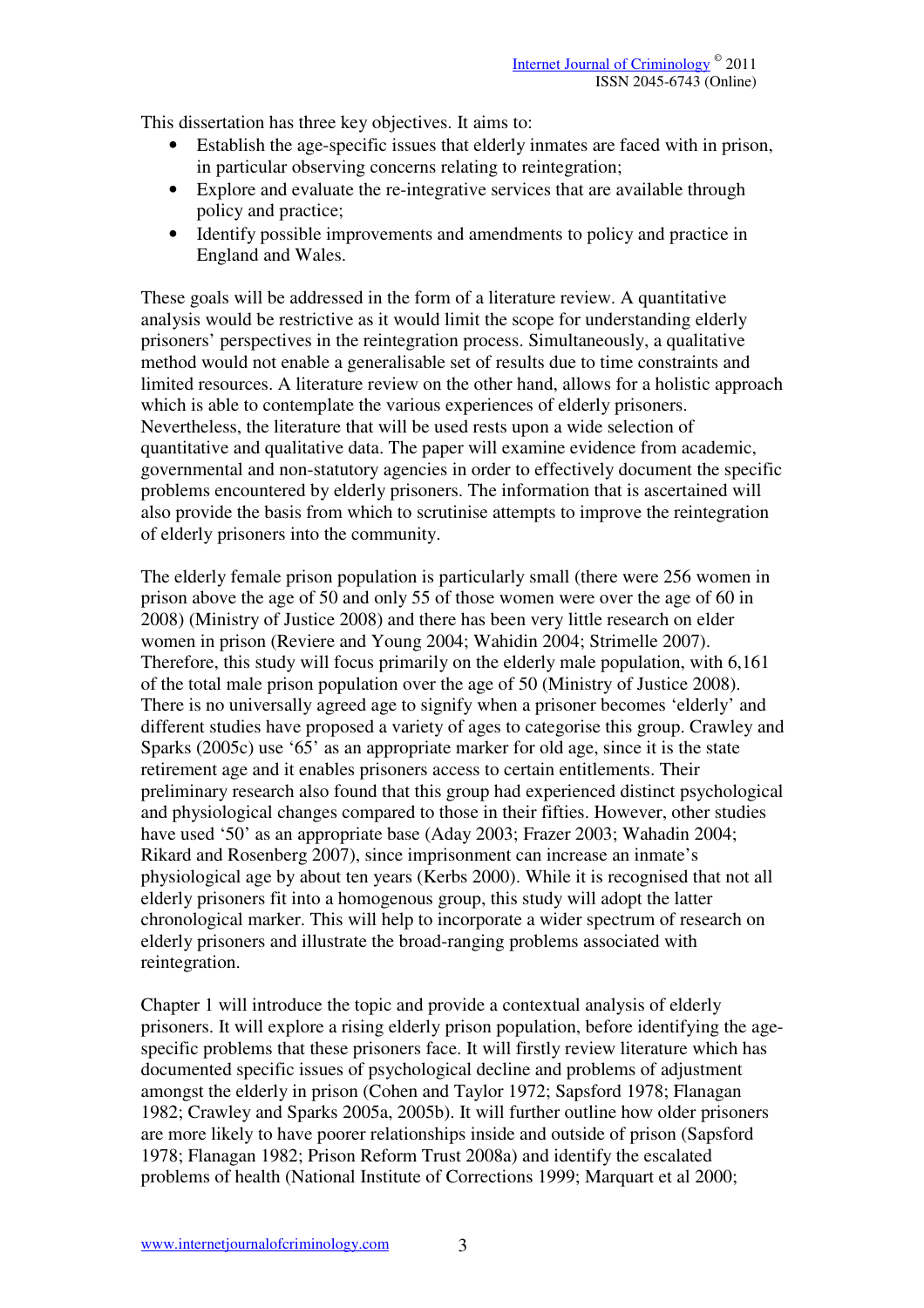HMCIP 2004; Loeb and Steffensmeier 2006; Prison Reform Trust 2008b; Reimer 2008). Lastly, it will contemplate the direct challenges that are posed to older prisoners' resettlement plans through a number of psychological (Sapsford 1978; Irwin and Owen 2004; Jewkes 2005) and practical barriers (Crawley 2004; Stojkovic 2007; Prison Reform Trust 2008a).

Chapter 2 will locate the relevant policy and practice in England and Wales and evaluate the effectiveness of these strategies. It will do so by focusing on two distinct areas: national policy and localised initiatives. It will firstly explore how the elderly fit into the broader government resettlement agenda and identify policy which has specifically attempted to alleviate problems which they face. It will highlight the positive measures which have been outlined in toolkits for good practice before exposing the lack of coordination that currently exists using the findings of key research reports (Howse 2003; HMCIP 2004, 2008; Prison Reform Trust 2008a). The chapter will then reflect upon how individual prisons and voluntary agencies have responded to the growing numbers of elderly people being released from prison. It will illuminate the innovative practice that is being undertaken at a localised level and illustrate the scope for positive attempts to address the needs of elderly prisoners.

Chapter 3 will consider the experiences of the United States and Canada in managing similarly rising levels of ageing prisoners. It will primarily contemplate the system of age-segregation that has been employed in the United States. It will discuss the relevant debates which have emerged from this policy and explore whether such a system could be successfully extended to England and Wales. It will use these debates to suggest that a novel method of defining 'elderly' could be used to better improve policies directed towards elderly prisoners based on recommendations by Reed and Glamser (1979) and Rikard and Rosenberg (2007). The chapter will also analyse other examples of re-integrative practice through early release programmes and specialised accommodation to cater for the elderly who have been released from prison. It will conclude by discussing how such examples might work together in England and Wales to achieve a unified and effective strategy to manage the release of elderly prisoners.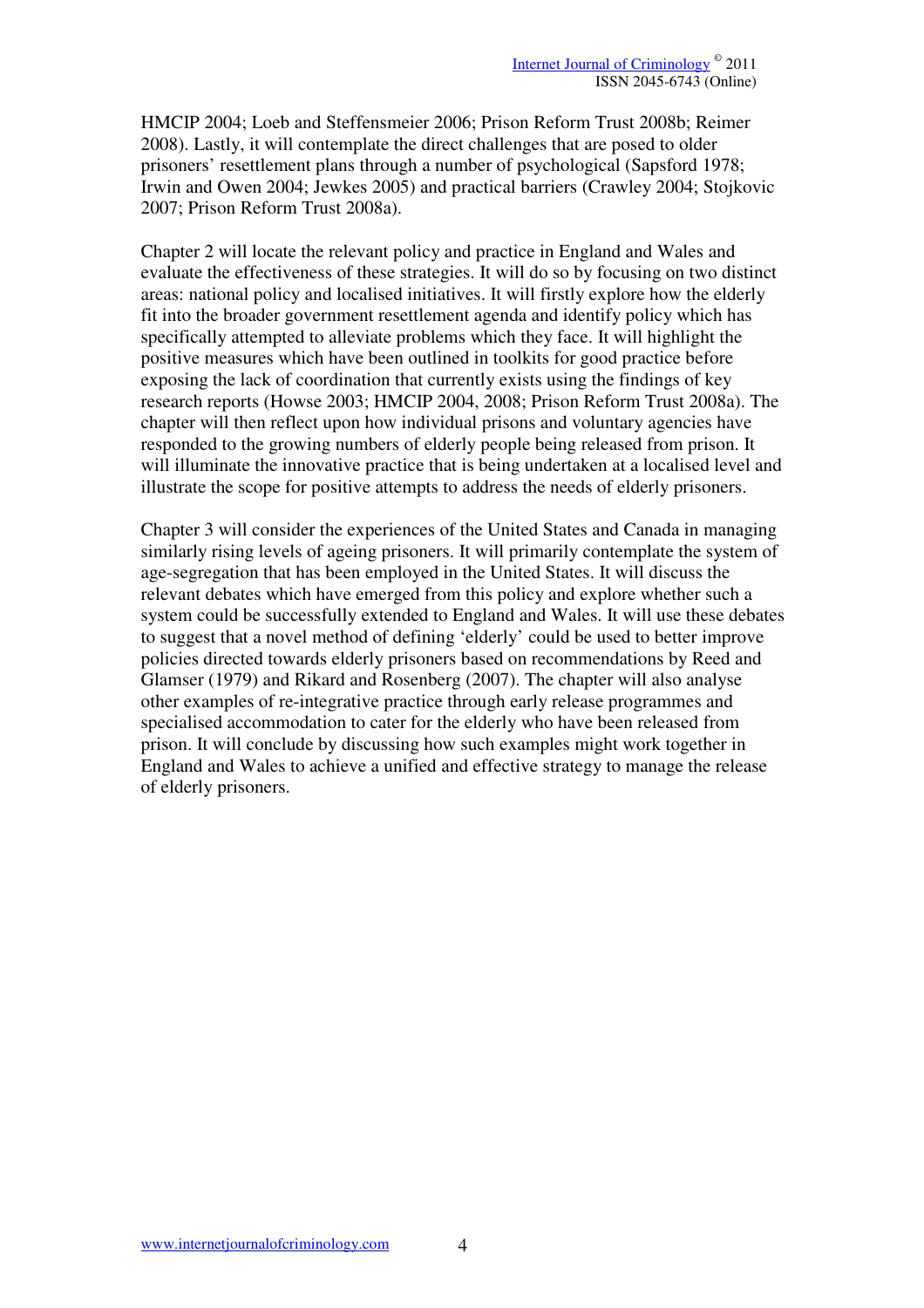#### **Chapter 1 Introducing Elderly Prisoners**

The elderly prison population has increased at a significant rate in England and Wales over the last decade. For example, between 1998 and 2008, the numbers of over 50's in the prison system grew from 3,504 to 6,161 (Ministry of Justice 2008). This growth can be partially attributed to an expanding prison population which has witnessed a surge in the numbers of all age groups in prison. However, when expressed as a percentage, the only age groups that have increased in the last five years have been the 18-20's, the 40-49's, the 50-59's and the 60 or over subgroup (ibid). These figures imply that a greater number of elderly people are being incarcerated than those in younger age brackets. The introduction of indeterminate sentences of Imprisonment for Public Protection (IPP) in the Criminal Justice Act 2003 has meant that offenders could be sentenced without the opportunity of early release and that they could potentially remain incarcerated beyond the mandatory minimum release date. The use of this sentence has generally risen over the last decade, meaning that the number of elderly prisoners might be expected to continue to grow (Crawley and Sparks 2005a; Ministry of Justice 2008). In a similar fashion, one might point to a rise in the number of offenders who have been sentenced for four years or more (in 2006, 6,395 offenders were imprisoned for four years or more – a figure which had increased to 7,349 in 2008) (Ministry of Justice 2008). Such patterns in sentencing policy mean that the elderly population is not only increasing, but serving longer sentences.

Goetting (1984) distinguished between four main sub-groups of elderly prisoner: (i) 'old offenders' who have been imprisoned after committing an offence for the first time aged 55 or older; (ii) 'oldtimers', who are imprisoned before the age of 55 and have served over 20 years of their prison sentence; (iii) 'career criminals', recidivists who committed their first offence before 55 and have spent their lives in and out of prison; and (iv) 'young short-term first offenders', who were incarcerated before 55 and have served less than 20 years in prison. A further fifth group might be identified in the form of an 'historic offender', who has committed a crime in their youth but has only been convicted in old age (due to some new admission of evidence in the case) (Crawley and Sparks 2006). It would therefore be naïve to assume that elderly prisoners all share the same experiences in prison. However, many of the problems that these different types of elderly prisoner encounter do overlap. This chapter will therefore consider two key themes in the elderly prisoner experience: psychological and physical deterioration; and release and resettlement.

# **Psychological and Physical Challenges**

Crawley and Sparks (2005a, p.357) argue that the most distinctive feature of the elderly population is the increasing appliance of the 'life review'. This entails a process of retrospectively evaluating the failures and achievements that have accumulated over the course of one's life. A positive examination results in an attitude which accepts the idea of death, whilst a negative inspection can lead to fear, apprehension and depression. It is the elderly in prison who uniquely encounter this process and their imprisoned status means that they are far more likely to experience a pessimistic outlook. For Crawley and Sparks (2005a), this is what makes the prison experience significantly more hostile for the elderly prisoner. However, there are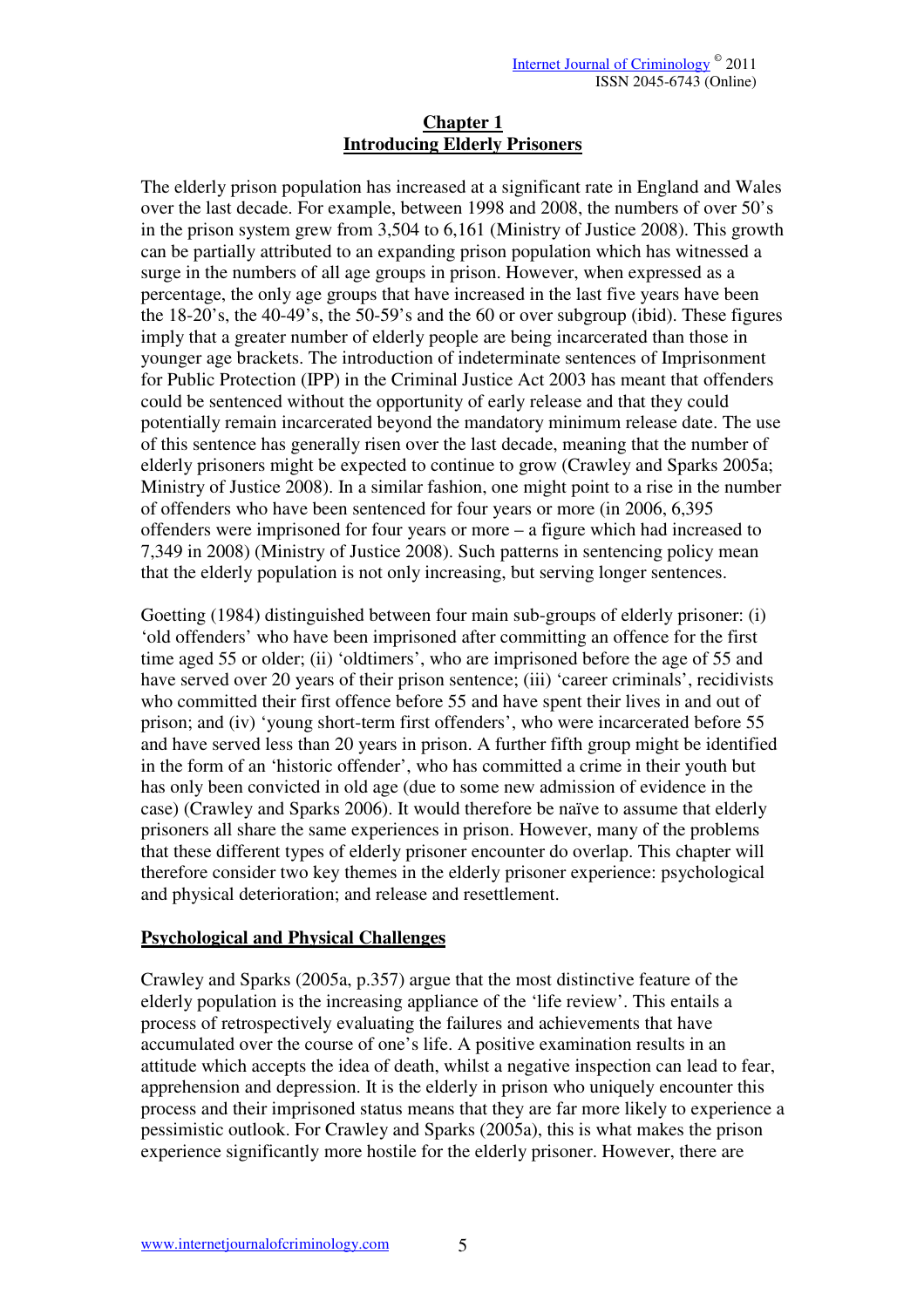several other equally pressing issues which serve to greatly exacerbate the experience of the elderly prisoner.

Some research has drawn on parallels with traumatic events in the social world in order to explain the impact of imprisonment on elderly prisoners. Crawley and Sparks (2005a) suggest that the prison experience is a psychologically damaging event which mirrors the ordeal of a survivor of a disaster, particularly for the life-sentenced prisoner. In the same vein, Cohen and Taylor (1972) argued that when an individual encounters some sort of tragedy in the normal world outside of prison, they are able to focus upon another part of their life which may be the source of encouragement and provide the catalyst for recovery. However, imprisonment means that the prisoner is unable to pitch certain domains of his life against each other, since it obstructs other sources of potential pride or happiness, such as family or work. Imprisonment therefore is likely to be experienced as a tragic event which cannot be resolved. Furthermore, a long prison sentence can lead to a 'spoiled identity', whereby the prisoner loses certain aspects of his identity (e.g. 'husband' or 'teacher') and is stigmatised through negative labels (e.g. 'dirty old man') (Cohen and Taylor 1972; Crawley and Sparks 2005a). This is particularly salient for historic or first-time elderly offenders, who might have spent a considerable portion of their lives raising families or establishing careers. Their identity becomes rooted in these life courses and first-time imprisonment is likely to be experienced as a highly traumatic event as it strips the offender of these ingrained roles. This proves to be particularly detrimental to an inmate's self-esteem (Flanagan 1982). The elderly prisoner is therefore more likely to feel the pains of 'relocation stress', which occurs as a result of entering a foreign environment for the first time (Crawley and Sparks 2005a, p.346). These threats to identity become heightened for older prisoners who find themselves unable to engage in meaningful programmes (the limited access to such programmes will be discussed further on) (ibid).

The trauma of imprisonment might be further exacerbated by limited potential for elderly prisoners to befriend other inmates. Human beings naturally seek the company of others in troubled situations – such as imprisonment (Cohen and Taylor 1972). However, the opportunities to make intimate friendships are limited within the prison setting, arguably even more so for the elderly. The Prison Reform Trust (2008a) found in their interviews with elderly prisoners, that almost half had experienced bullying or intimidation largely from other inmates. Difficulties in forming friendships might be due to the age gap that exists between these prisoners (Flanagan 1982), or a lack of respect for the elderly population (Kerbs and Jolley 2007). One might also point towards the mobility issues associated with old age which potentially reduce participation in various activities and programs within the prison, making it increasingly difficult to engage with other inmates (HMCIP 2004). Stigmatising labels might also curtail certain prisoners' opportunities for developing friendships. While it is important to stress that only a small minority of sex offenders comprise the total population of elderly prisoners, it is significant to note that in 2008, 83 per cent of those convicted of sexual indecency against children were aged 40 or older (Ministry of Justice 2008). In their study, Cohen and Taylor (1972) observed that many prisoners 'distinguished themselves sharply from sex offenders', declaring them as 'monsters' or 'animals' (p.64). This is another way in which elderly prisoners might face difficulties in connecting with other inmates.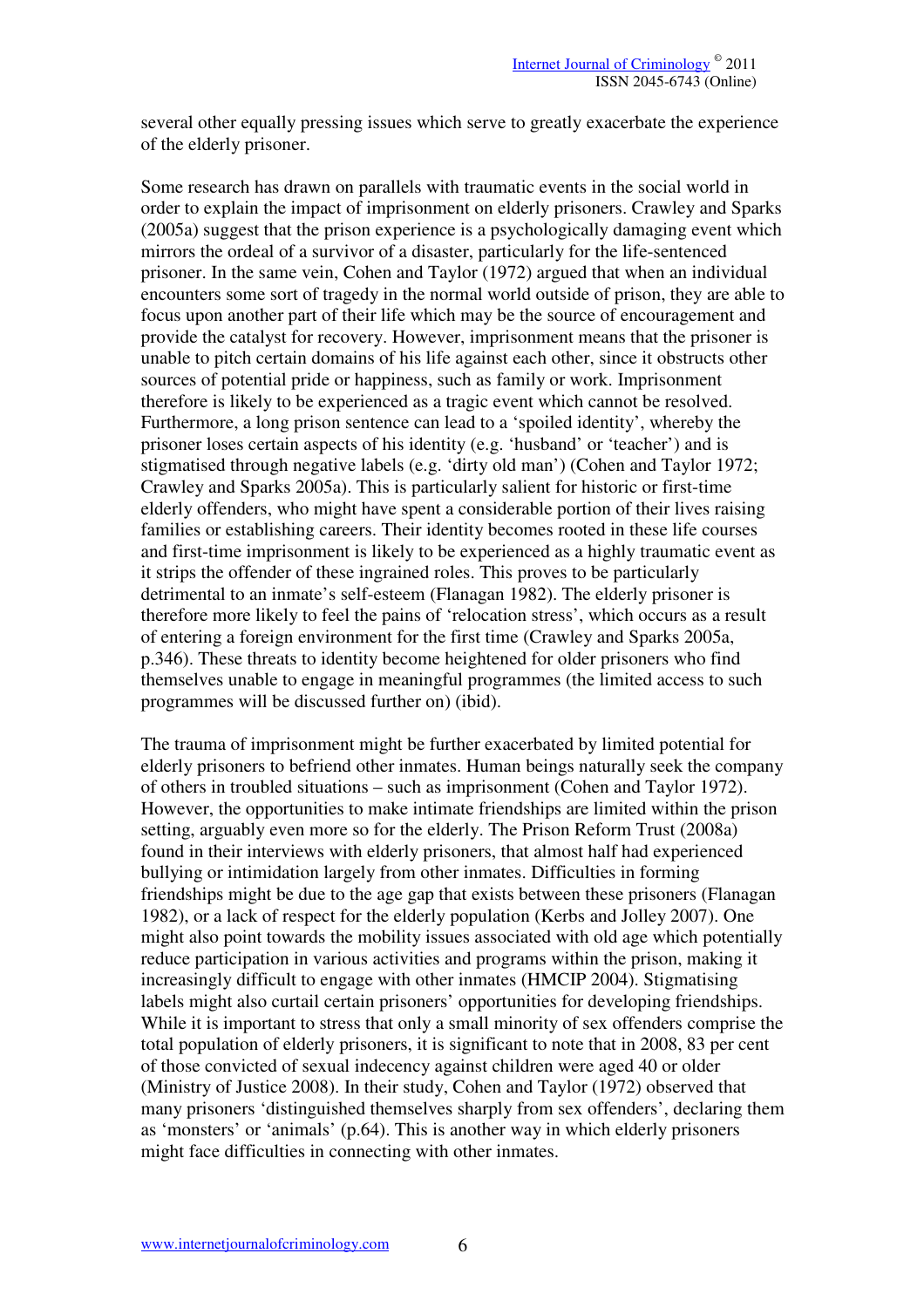There are also concerns regarding a loss of contact with the outside world, particularly for life-sentenced prisoners. Sapsford (1978) illustrated the difficulties in maintaining relationships in such confined and restrictive settings. He noted a general decline in involvement with the external world with the length of the sentence, marked by a reduction of letters sent and received, as well as a fewer number of visits. For some, this might be due to the natural pressures that are imposed upon relationships in the course of incarceration. For other prisoners, contacts might be old and frail and unable to visit the sometimes distant institutions that the prisoner is placed (Kerbs 2000, Prison Reform Trust 2008a). Yet for others, loss of contact with those on the outside might be part of a conscious decision on behalf of the prisoner in an attempt to cope. Toch (1972) observed a 'decathexis of relationships' in the prison setting, whereby lifers cut off contact with the outside world, since maintaining relationships was deemed by some prisoners to be more stressful (cited in Flanagan 1982, p. 119). These issues may aggravate loneliness and anxiety and can also worsen the prospects of release in the knowledge that they have little waiting for them on the outside.

In conjunction with the psychological adjustments that the elderly demographic face, a significant number encounter a myriad of health related issues in the prison setting. A series of reports cite a range of physiological challenges that are experienced by elderly populations in prisons, from respiratory conditions through to cardiovascular and musco-skeletal issues (Marquart et al 2000; HMCIP 2004, Loeb and Steffensmeier 2006; Reimer 2008). These conditions are compounded by the ageing process that takes place in prison (Kerbs 2000). In 1999/2000, the Department of Health observed that 85 per cent of prisoners in England and Wales over 60 had one or more major illnesses listed in their latest medical records (Prison Reform Trust 2008b). These health-related problems pose significant challenges for prison resources (National Institute of Corrections 1999; Wahidin and Aday 2005; Reimer 2008).

These concerns hold particular weight for two reasons. Firstly, they raise questions about the abilities of the prison service to cope with the abundance of psychological and health related issues amongst the elderly population. It challenges the principles of a system which inflexibly treats all prisoners in a uniform manner (this will be discussed in greater detail in Chapter 2). Secondly, these concerns create a number of obstructions for elderly prisoners working towards re-integration, since they may lack the functional ability and/or adequate support networks (in terms of family and friends) on the outside to make the transition. The final section of this chapter will further analyse the extent to which these unique challenges interfere with successful re-integration and re-settlement.

#### **Release and Resettlement**

Some of the concerns raised thus far have meant that the potential for successful reintegration of some of these individuals is very limited. Psychologically, reintegration might be particularly challenging. Jewkes (2005) argues that lifesentenced prisoners are in a permanent state of transition (termed 'liminality'). Having spent a considerable period of their lives in prison, they are less likely to disengage with previous identities which makes reintegration particularly problematic, since these prisoners must engage in a new environment without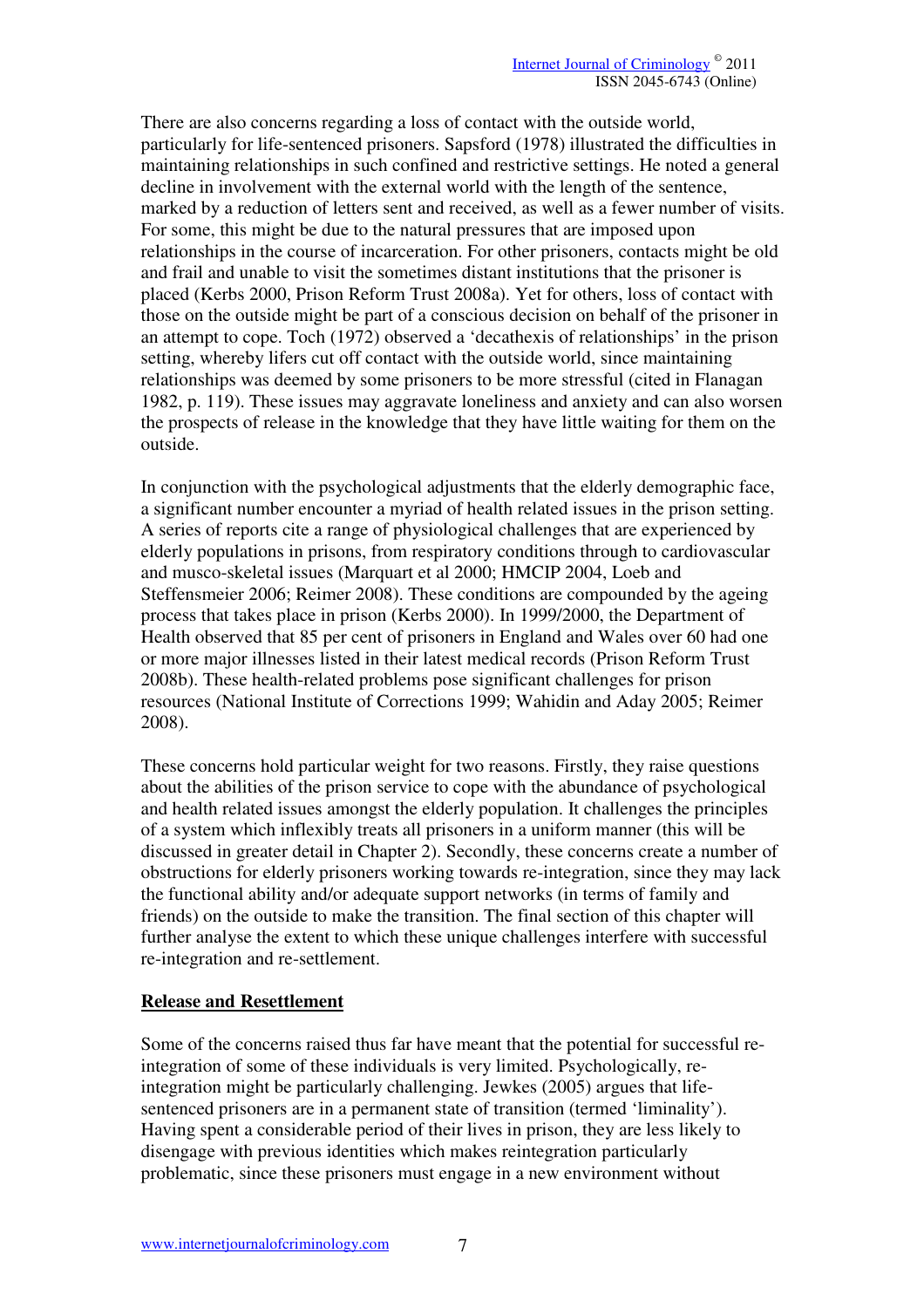necessarily being psychologically ready to do so (ibid). This relates to the concept of 'institutionalisation', which is underpinned by the monotony of the prison lifestyle and results in apathy, decreasing motivation and dependency on routine (Sapsford 1978, Irwin and Owen 2004). From being catered for, to having clothes washed for them, through to abiding by a strict day-to-day structure, the prisoner exists in an almost robotic state. The prison experience has the potential to strip a prisoner of responsibility by making decisions for him (Pryor 2001), which can be infantalising for the prisoner (Jewkes 2005). After a prolonged period of exposure to such a system, the prisoner is at risk of losing the ability to function as an autonomous, responsible being. If the prisoner is released in this state of mindlessness, he is likely to face serious difficulties with resettlement.

The Prison Reform Trust (2008a) notes that older prisoners are the most likely to be institutionalised. Indeed, Crawley and Sparks (2006, p.74) found that many of the elderly prisoners who they had interviewed lacked the 'spark' necessary for dealing with life after release. In their research, they observed that the severe health problems experienced by many such prisoners meant that they had become dependent upon both the formal and informal healthcare provided in prison. They were extremely apprehensive about how they would cope without any support for their health considerations after leaving prison and some expressed a desire to remain in prison beyond their release date. They felt that they had an insufficient number of years left to live and did not have the energy to start a new life outside of prison. For many prisoners, moving out of prison equates to 'starting from scratch', with a limited number of resources and connections outside (Crawley 2004). Fatalistic attitudes are therefore common amongst this demographic and mean that few predictions into the future are made, especially for those with serious health concerns (Flanagan 1982).

Re-integrating into the community also demands a series of practical adjustments which might be experienced more by the elderly. Those that have been imprisoned for long periods of time will have to learn to cook, clean and take care of themselves (especially problematic if the prisoner has any health concerns), as well as adapting to changes that may have taken place in society (Stojkovic 2007). Adaptation might become all the more problematic in the face of hostility from the community (especially against sex offenders). Crawley (2004) found that a number of inmates who she had interviewed had received multiple threats pre-sentence from people in the local community. Fears of paedophilia have become a persistent feature of media and public attention, with regular calls for the disclosure of personal details of sexual offenders – encapsulated by 'Sarah's Law' (Maguire and Kemshall 2004; Kemshall 2008; BBC News 2010). This poses further practical and psychological problems for certain elderly prisoners attempting to reintegrate into society.

As highlighted earlier in this chapter, successful adjustment after release is impeded by the degradation of relationships during the prison sentence. Crawley (2004) found that only men with family on the outside had positive hopes for release. The family is a central support system which is able to re-introduce the offender gradually back into the community (Stojkovic 2007). However, the elderly prisoner might not be so readily welcomed back by the family, as he brings with him not only his criminal past, but also problems with physical and mental health (ibid). This might involve a substantial level of care and it could prove to be a serious financial burden, especially given the limited job prospects for elderly prisoners (Frazer 2003).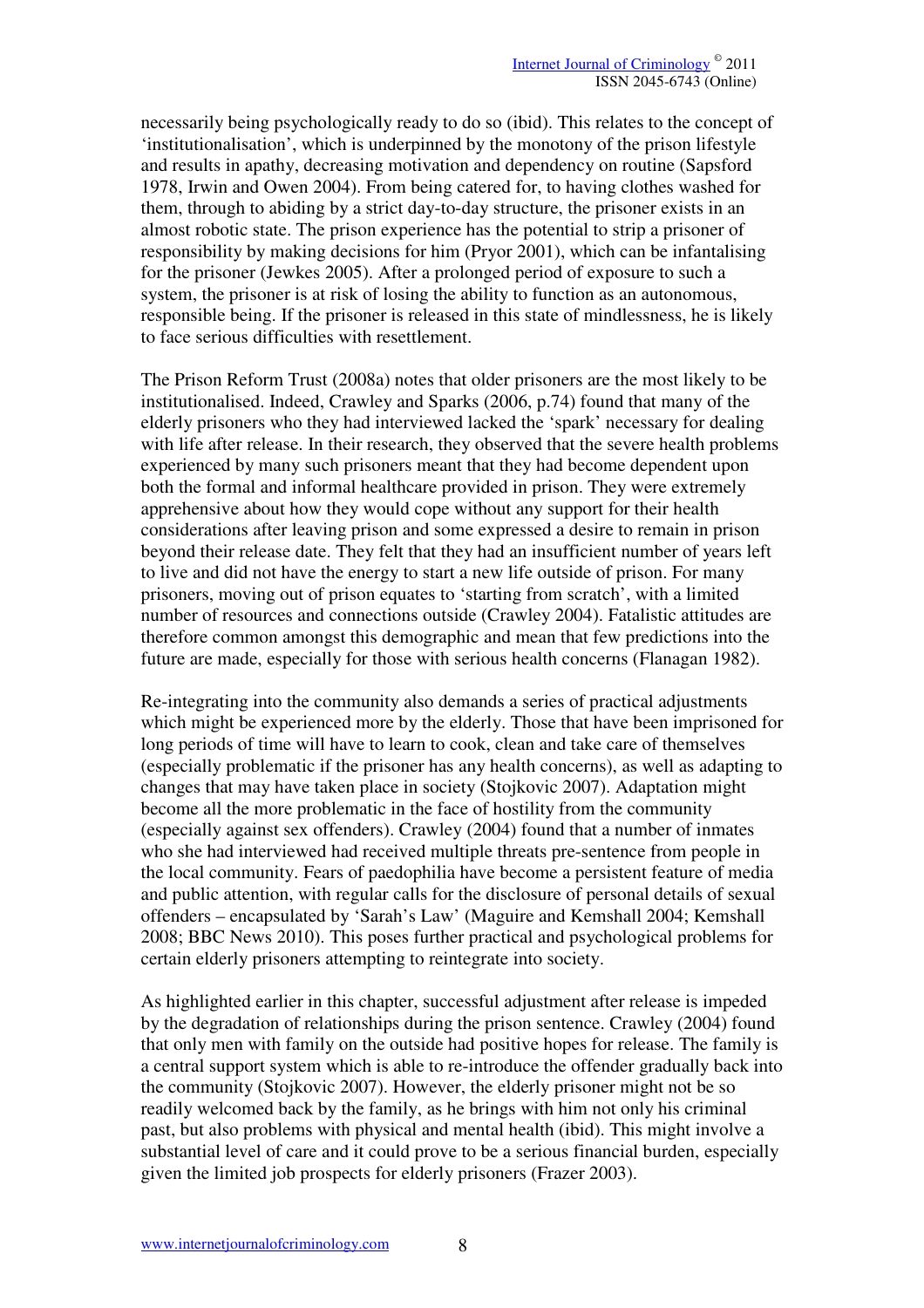According to the Prison Reform Trust (2008a), 28% of elderly prisoners were expected to be released over the age of 70, meaning that a significant number would be over the state retirement age. Further obstacles of poor health, the presence of a criminal record and a limited range of skills mean that the elderly prisoner is highly unlikely to get a job upon release (Frazer 2003). In turn, this may limit social housing opportunities, since priority is given to those with a stable income (DirectGov 2010). Housing is another central concern for older prisoners (Davis 2010), which might be restricted by the terms of the sentence and the nature of the crime committed (Worrall 2010). Crawley (2004) notes how uncertainties regarding accommodation induced great fear amongst many elderly prisoners. For example, one prisoner in Crawley's (2004) study was terrified of the prospect of living in a hostel largely comprised of young men. This is reinforced by the Prison Reform Trust (2008a) report which highlighted the risks of victimization and disturbance from younger residents in such accommodation.

One of the greatest problems surrounding the release of elderly prisoners is connected with the huge uncertainty that governs resettlement. Crawley (2004) found that elderly prisoners had little knowledge about what to expect after release and they had been given very few details about what was going to happen to them. In her research, Crawley (2004) established that this was related to failings of the Probation Service, which prioritised those at high risk for support and supervision – to the detriment of the older inmates. For Crawley (2004), this relates to the idea that elderly prisoners tend to be less demanding and quieter in comparison to younger inmates and consequently they become overlooked by the system (indeed, the HMCIP 2004 report was entitled 'No Problems – Old and Quiet' – a direct acknowledgement of the invisible nature of the elderly in prison). This idea feeds into the concept of 'institutional thoughtlessness' (Crawley and Sparks 2005b).

This concept refers to a refusal to recognise the elderly prison population as a unique group with very specific needs and requirements. It captures the idea that prison policy and practice has failed to address these idiosyncrasies and has instead rigorously regulated regimes guided by the 'sameness principle' (Crawley and Sparks 2005b, p.352). Under this guideline, prison staff treat the whole prison population in a uniform manner to the detriment of elderly prisoners. 'Institutional thoughtlessness' can be identified within the findings of the HMCIP (2004) report, which discovered a lack of willingness on the part of staff to push infirm and elderly prisoners around in wheelchairs, instead giving responsibility to other inmates (who had no training in doing so safely). Crawley and Sparks (2005a) also noted that in some establishments, it was left to neighbours in the wing to support elderly prisoners who were depressed. In both instances, the staff appeared to be inadequately equipped to deal with the specific requirements of the elderly and demonstrated an unwillingness to assist. This has arguably been allowed to flourish under a cultural resistance to care expressed by prison officers, in conjunction with the docile and compliant nature of the elderly prison population (Crawley and Sparks 2005b).

# **Conclusion**

This chapter has illustrated the myriad of problems encountered specifically by elderly prisoners. Research has shown that this group of prisoners experience very distinct psychological journeys in comparison to their younger counterparts, being far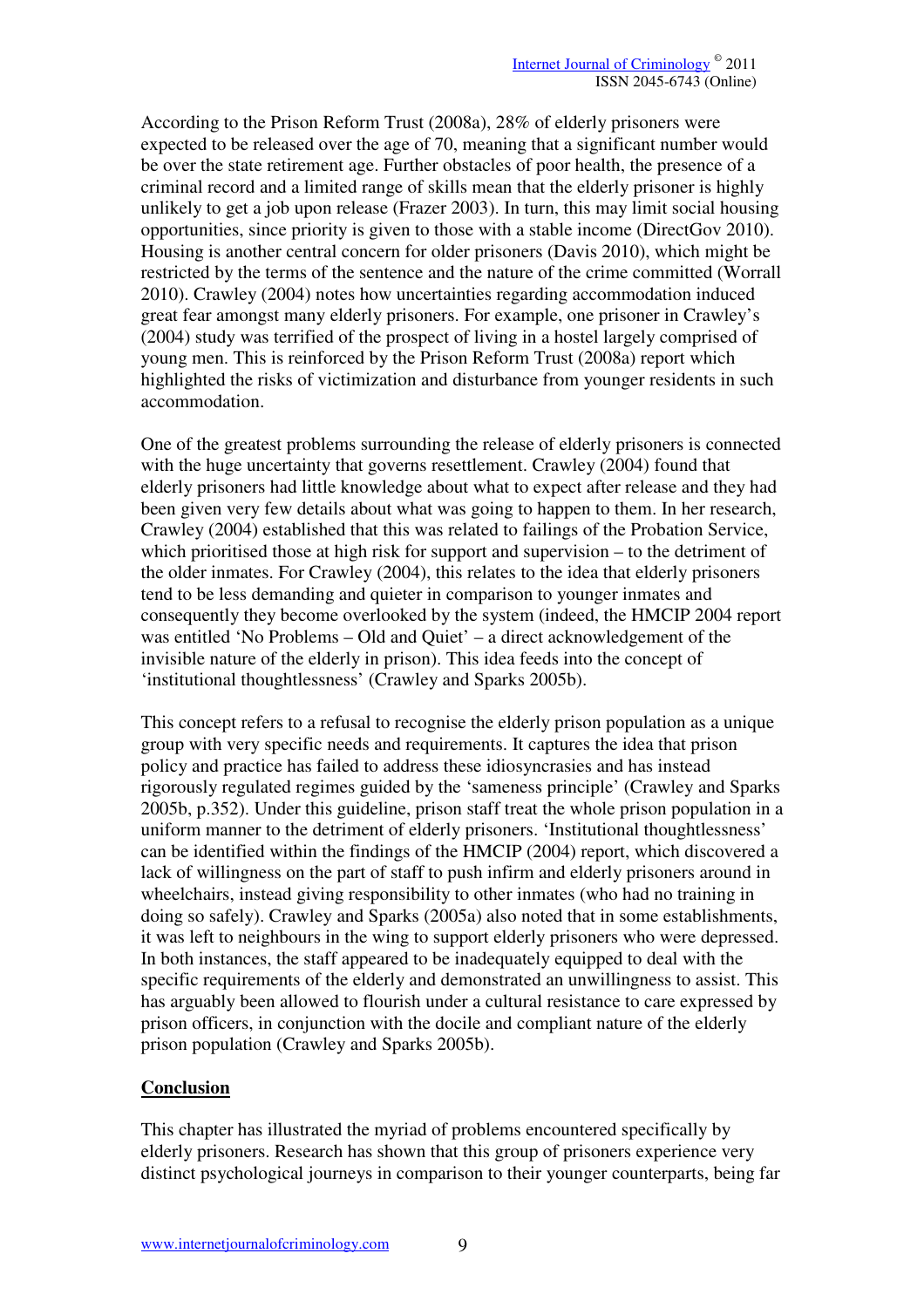more likely to view it as a traumatic event (Cohen and Taylor 1972; Crawley and Sparks 2005a). Additionally, they are more likely to encounter isolation and are less likely to have support on the outside to assist in their resettlement (Stojkovic 2007). These difficulties are compounded by the prevalence of health concerns which are heightened by the rigid nature of the prison environment. These conditions evidently evoke great fear amongst elderly prisoners for release prospects, as suggested by Crawley (2004). The unsuitable response to the needs of the elderly prisoners and the anxieties regarding reintegration are allowed to flourish under a culture of 'institutional thoughtlessness'.

It is therefore important to now turn towards the current practice and policy in England and Wales and to examine the shortcomings. The next chapter will explore whether the issues raised in this chapter are addressed by extant national and local initiatives, measuring just how effective these attempts are. If these unique needs are not met, there are grave implications for the successful reintegration of elderly prisoners.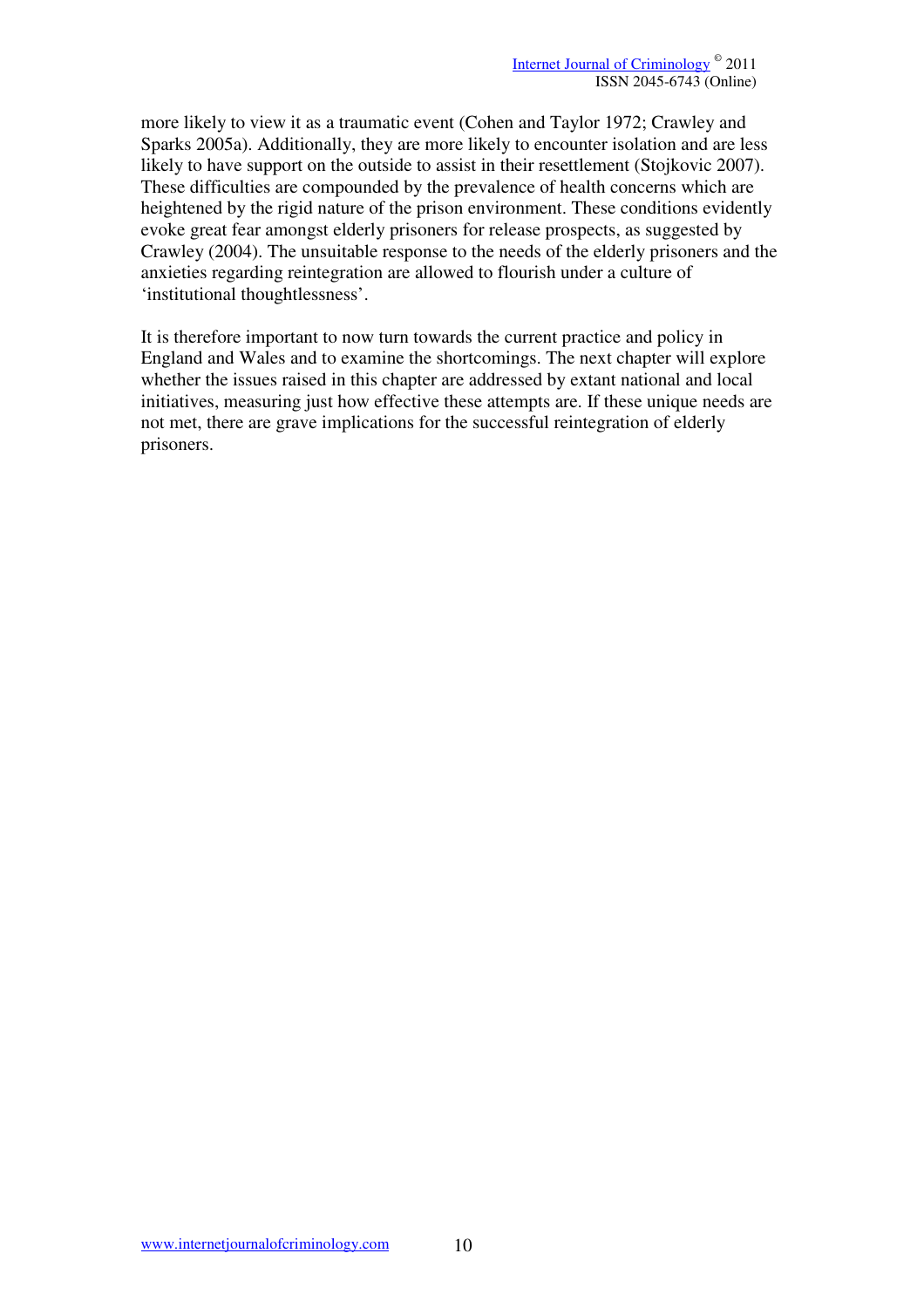### **Chapter 2 The Reintegration of Elderly Prisoners in England and Wales: Current Policy and Practice**

There is a very clear need for the government, the prison service and all relevant agencies to pay greater attention to the issues associated with the elderly, especially in relation to resettlement. The resettlement agenda has only notably gained prominence in the last decade in the light of an increasingly overcrowded prison population (Hucklesby and Hagley-Dickinson 2007). This interest has been driven by reports from the Social Exclusion Unit (SEU 2002), the Prisons and Probation Inspectorates (HM Inspectorates of Prison and Probation [HMIPP] 2001), the Home Office (2004) National Action Plan and the creation of the National Offender Management Service (NOMS). These policy developments have done much to improve the re-integrative services available to ex-offenders, but there remains some concern whether the resettlement needs of all offenders are being met (Hucklesby and Hagley-Dickinson 2007). Arguably one of the heaviest criticisms against current strategy has been that it applies a 'one-size-fits-all' approach to all offenders, to the detriment of minority groups such as women (Gelsthorpe and Sharpe 2007), ethnic minorities (Williams et al 2007) and dangerous offenders (Kemshall 2007). However, there has been a distinct lack of research and literature on how this resettlement policy works in relation to the specific needs of the elderly. The aim of this chapter is therefore to inspect reintegration policy and practice with regards to elderly prisoners, firstly at a national scale and subsequently, at a localised level. The implications of these findings will then be discussed.

# **National Policy and Practice**

There is currently no nationwide strategy for responding to the needs of elderly prisoners. Instead, the management of elderly prisoners rests upon piecemeal regulation and localised and individual initiatives. There is little in the way of prison policy which aims to assist elderly prisoners, with only limited reference in the Prison Service Orders in relation to the disabled (HM Prison Service 2003) and women (HM Prison Service 2008). Acknowledgement of the elderly in prison has principally emerged out of the health sector and the Department of Health have strived to ameliorate some of these concerns within the prison setting. In 2001, Prison Service Instructions (PSIs) incorporated the Department of Health's National Service Framework (NSF) for older people. It intended to assist healthcare staff in prisons and staff undertaking resettlement activities through improving partnerships with local authorities and other relevant agencies, such as housing (HM Prison Service 2001). However, it has not been adopted by all prisons (Wahidin 2010) and it uses 65 to define an elderly prisoner, ignoring the ageing effect that the prison environment has (Kerbs 2000). Wahidin and Aday (2005) further criticise the PSI as it is constrained by under-funding and is unable to provide additional staff or resources to implement effectively.

Other support for elderly prisoners is evident in the form of the Disability Discrimination Act 1994, which became applicable to prisons in 2005 (Hayes and Fazel 2008). This means that those older prisoners falling within the specifications of the act can expect to receive the same treatment as the rest of the general elderly population. This is beneficial for some prisoners but it can only account for those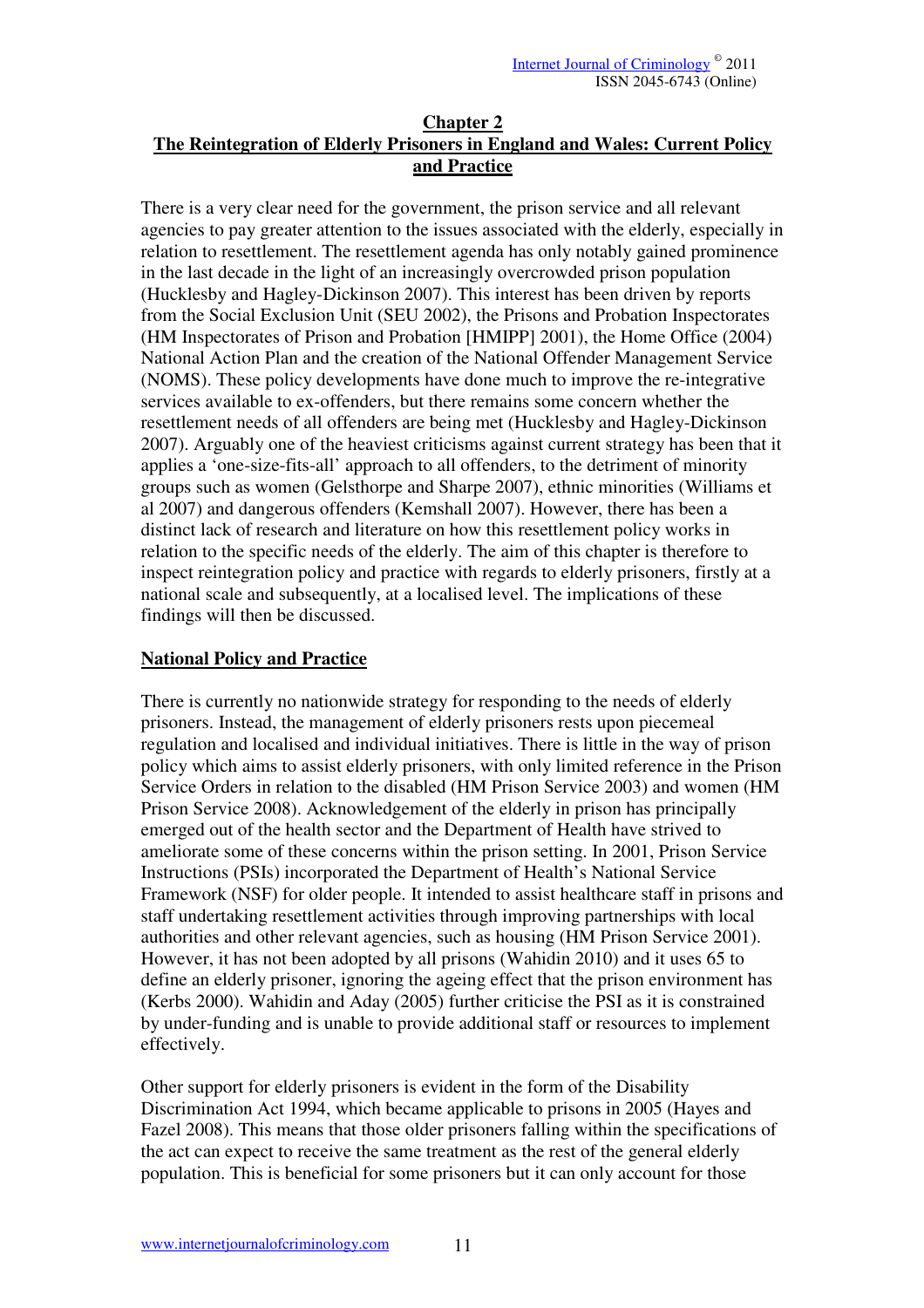prisoners who meet the requirements of the act (i.e. the more visibly frail inmates). These national strategies have meant that health for elderly prisoners has improved (HMCIP 2008), but it has done little in terms of ameliorating the re-integrative services for them. However, there has recently been a push towards improving social services for older prisoners, as illustrated by two recent resources published by the Department of Health – a toolkit for good practice created by Care Services Improvement Partnership (CISP 2007) South West; and a resource pack for working with older prisoners, jointly written by the Department of Health and Nacro (2009).

The CISP South West toolkit aims to guide prison staff and social services towards a better management of older prisoners. A significant aspect of this toolkit relates to improving the process of release for elderly prisoners and facilitating reintegration into the community. It asserts that a greater level of cohesion is needed between health care, Offender Managers, social services, GPs, local authority housing departments and home probation officers (CISP South West 2007). All relevant agencies should receive a copy of the pre-release assessment undertaken by the health care team so that appropriate planning can be achieved. The toolkit proposes that a referral process is properly installed so that relevant organisations can be identified and informed (ibid). It is suggested that there should be a greater level of involvement on the part of social workers and furthermore, that there should be a pre-release course designed especially for older and retired prisoners (ibid). CSIP South West (2007) also makes reference to enhancing community support for the elderly coming out of prison. One of the key recommendations stemming from this is that Offender Managers need to monitor the progress of the released prisoners to ensure that they can access the relevant health, social care and welfare services (ibid). Such recommendations have led HMCIP (2008, p.10) to suggest that the toolkit should be 'used as a model for resettlement practice' and that it should be implemented across all regions in England and Wales.

These proposals are supplemented by the Department of Health and Nacro (2009) resource pack for working with older prisoners. Whilst a major aspect of it relates to the maintenance of health for elderly people in prison, it provides a brief but valuable account of the ways in which older prisoners can be successfully resettled. Like the CSIP South West (2007) toolkit, the resource pack outlines the need for a single multi-disciplinary assessment to be undertaken prior to release so as to identify the needs of the elderly prisoner and to ensure he is given the appropriate support (Department of Health and Nacro 2009). To facilitate resettlement, it mandates prompt completion of the needs assessment by local social services and the securing of local authority funding for prisoners' future accommodation in advance of his release date (ibid). The guide encourages relevant parties to provide practical information (such as access to state pensions) and preparations to maintain the wellbeing of the prisoner (for example, preventing isolation) (ibid). In addition, it invites prisons to distribute a resource pack for older prisoners before release, which could contain various pieces of information regarding services provided by the government for elderly people. In these ways, elderly people might be better equipped for reintegration back into the community.

These resources help to provide some direction for relevant prisons and social services to work towards the successful re-integration of elderly prisoners. However, while they offer some promising guidance, it is important to note that they do not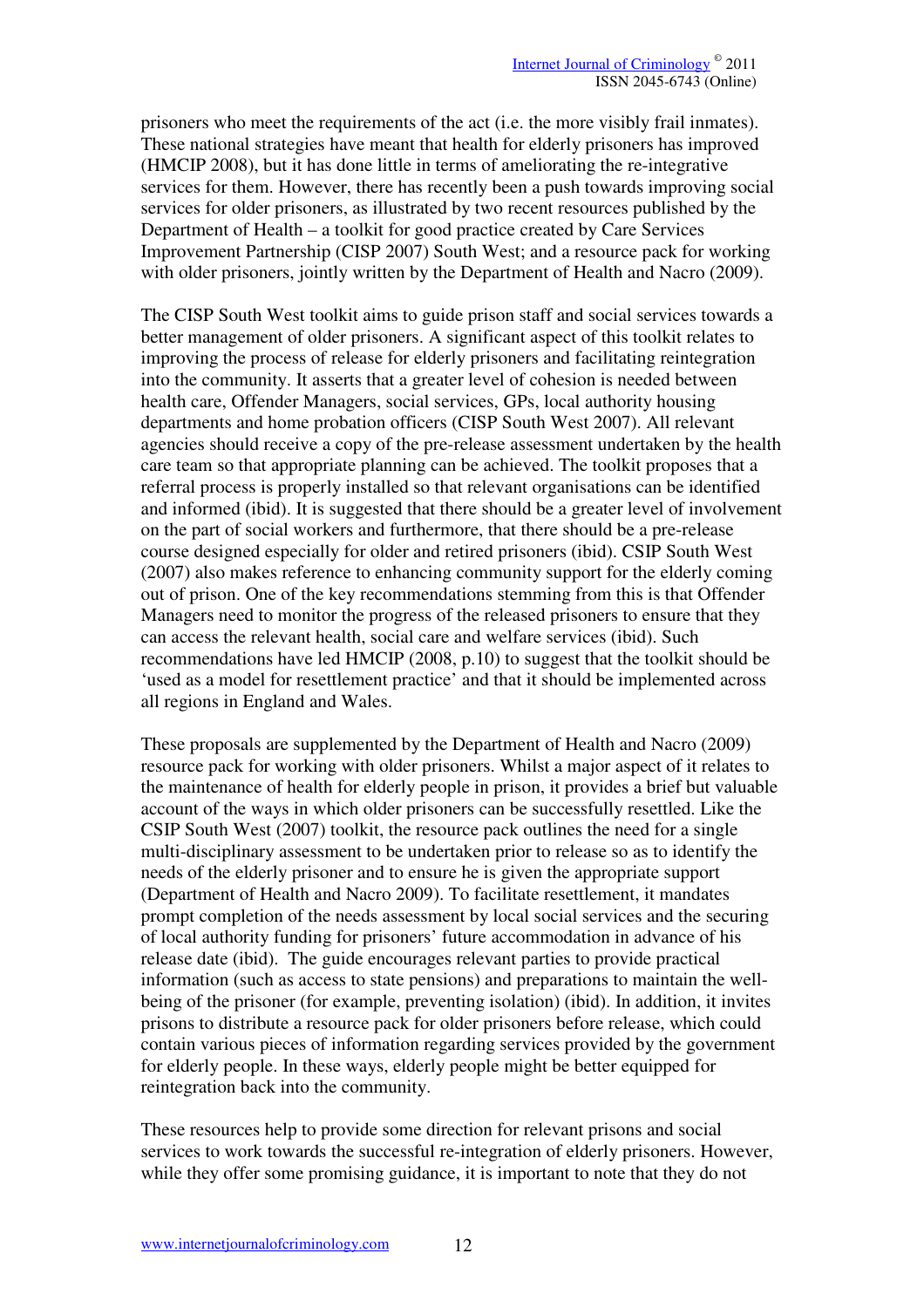have any statutory backing to enforce some of these developments. The Department of Health and Nacro (2009) report has also faced limited implementation because of a lack of awareness about the pack (Worrall 2010). The recommendations are particularly difficult to implement given the various problems that have been identified by four key recent reports which have inspected the management of older prisoners in England and Wales. These publications include: a joint report produced by the Centre for Ageing and Policy and the Prison Reform Trust (Howse 2003); two HMCIP reports (HMCIP 2004, 2008); and a publication by the Prison Reform Trust (2008). These reports have uncovered a rather pessimistic picture of a range of aspects in the prison system for elderly people, such as healthcare, social care, sentence progression, regimes, prison environment, relationships and resettlement, which might imply the existence of 'institutional thoughtlessness' (Crawley and Sparks 2005b) across the prison system in England and Wales. It is important to now consider some of common criticisms that have emerged from these reports, especially in regards to the resettlement of the elderly, before exploring some of the remote practices that are being developed by prisons and voluntary agencies.

The core aims of current resettlement policy involve 'reducing re-offending' and 'protecting the public' (Home Office 2006). Arguably, by their very nature, these goals exclude the needs of elderly prisoners. Desistance literature has indicated that offenders commit fewer crimes with age (Wilson and Herrnstein 1985; Laub and Sampson 2001; Maruna 2001). Given this, concern has been expressed relating to the extent to which educational programmes in prisons focus on the rehabilitation of younger prisoners (Howse 2003; HMCIP 2004; Prison Reform Trust 2008). Howse (2003) highlighted the fact that rehabilitation programmes in prisons often excluded older prisoners because they focused on issues affecting younger prisoners, such as basic literacy and numeracy skills. Similarly, HMCIP (2004) found that there were very few prisons that offered courses that would be of potential benefit to the elderly, such as learning how to cook or budget on a pension, or how to deal with issues such as isolation. The NOMS Reducing Re-offending Pathways can be criticised in the same manner and has been charged with failing to meet the needs of older people through its focus on reducing re-offending (Prison Reform Trust 2008a). This mentality has flourished in the context of a 'risk-averse society', which focuses on the dangers of re-offending (Hill 2010). Similar questions may also be raised in relation to the goal of protecting the public when considering the resettlement of elderly prisoners – again linking back to ideas of desistance. It is contentious to assume that these prisoners pose the same threats to society upon release as their younger counterparts (Smyer and Burbank 2009). Those who are treated with this target in mind, such as sex offenders, are likely to be placed in accommodation in an unfamiliar area, which might foster feelings of loneliness and isolation (HMCIP 2004). The characteristics and needs of elderly prisoners have evidently been dismissed by such a strategy.

Even when meaningful programmes do exist, there remains scepticism over the ability of the prison service to provide sufficient access to these schemes, particularly for those with poor mobility. The layout of several prison establishments was heavily criticised by the HMCIP (2004) report, which identified numerous cases of substandard access to rooms across the prison estate. Many departments were situated up flights of stairs or placed at considerable distance from the cell blocks. These faults resonate with the assertion that the prison establishment is premised upon the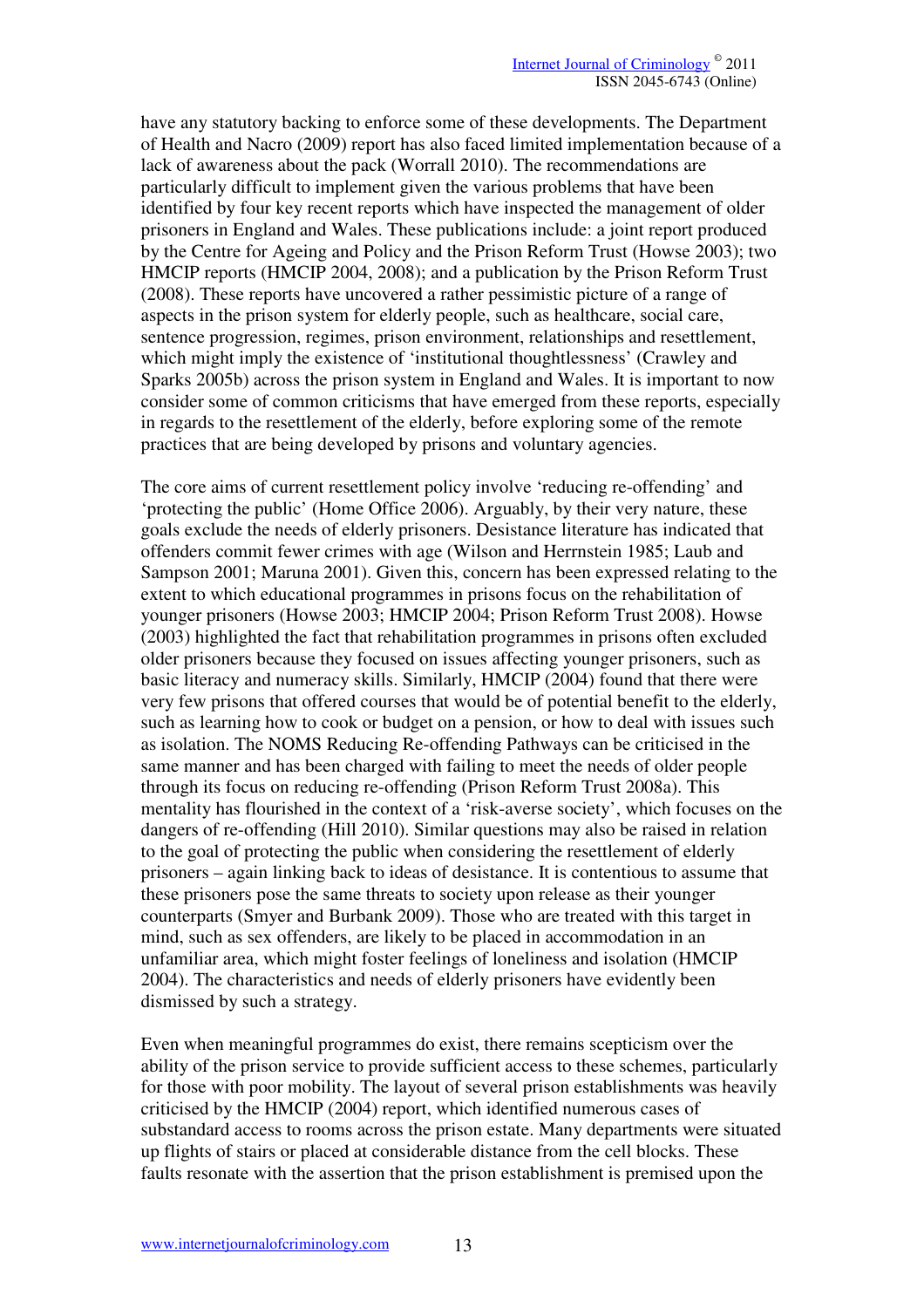needs of the stereotypical criminal, who is young and able-bodied (Howse 2003). Crawley and Sparks (2005b, p. 350) condemn the prison estate of being 'constructed in the blithe unconsciousness of the needs and sensibilities of the old', meaning that it is often unable to provide suitable and accessible services to such populations.

One of the most dominant criticisms of current strategy has been the fundamental lack of co-ordination across all relevant agencies (Frazer 2003; Howse 2003; HMCIP 2004, 2008; Prison Reform Trust 2008). HMCIP 2008 expresses 'grave concerns' for the planning and provision of social care needs outside of prison for older prisoners and criticises the limited contribution that local authorities with statutory responsibility for social care have made (HMCIP 2008, p.31). In terms of resettlement, there is still very little support, with only four establishments offering concrete resettlement strategies for older prisoners (ibid). HMCIP 2008 concludes that '[t]here is still a *significant dislocation* between the government's overall strategy for an ageing population and the treatment of older prisoners, particularly in relation to resettlement' (emphasis added) (HMCIP 2008, p.5).

The evidence therefore resembles aspects of Crawley and Sparks' (2005b) 'institutional thoughtlessness' which has blinded national strategy to the specific needs of the elderly. Despite these concerns, the HMCIP (2004, 2008) reports and the Prison Reform Trust (2008b) have lauded the innovative work that has been undertaken by individual prisons and social services at a localised level. These disjointed projects can be seen as a direct response to the lack of formal strategy for elderly prisoners and might be used to dispute the argument that 'institutional thoughtlessness' has permeated throughout the re-integrative services for elderly prisoners. This challenge will now be evaluated through an inspection of these fragmented attempts.

# **Localised and Individual Approaches**

In the absence of any national strategy, local prisons have also adopted and developed a series of unique and creative techniques to manage these issues. For example, there is an 'elderly and disabled' offender team at HMP Wakefield, led by Fiona Brown, a senior officer who has gained much praise for her attempts to engage with these minority prisoners (Prison Service News 2009). The programme gives elderly prisoners a chance to join an elderly register, where the prisoner's perceived needs are assessed on an individual basis. This is a positive strategy in the light of findings from research discussed in Chapter 1, which emphasise the lack of voice that the elderly have in the prison setting (Crawley 2004; HMCIP 2004). The approach places the elderly prisoner's needs at the heart of the prison strategy, where a range of concerns might be resolved more comprehensively – including resettlement. This is achieved through strong links with social services outside of the prison, such as Age Concern, who are actively implementing a 'dignity tool' which specifically looks at the social concerns of older prisoners (Prison Service News 2009).

HMP Gartree has established an advocacy and support group for older prisoners in response to an Inspectorate report in 2001 which identified a problem of age discrimination (HMCIP 2001a). Recently renamed as the 'Evergreen 50+', this group has aimed to improve conditions for older people in prisons, strengthening relationships with family when appropriate in order to reduce issues of loneliness.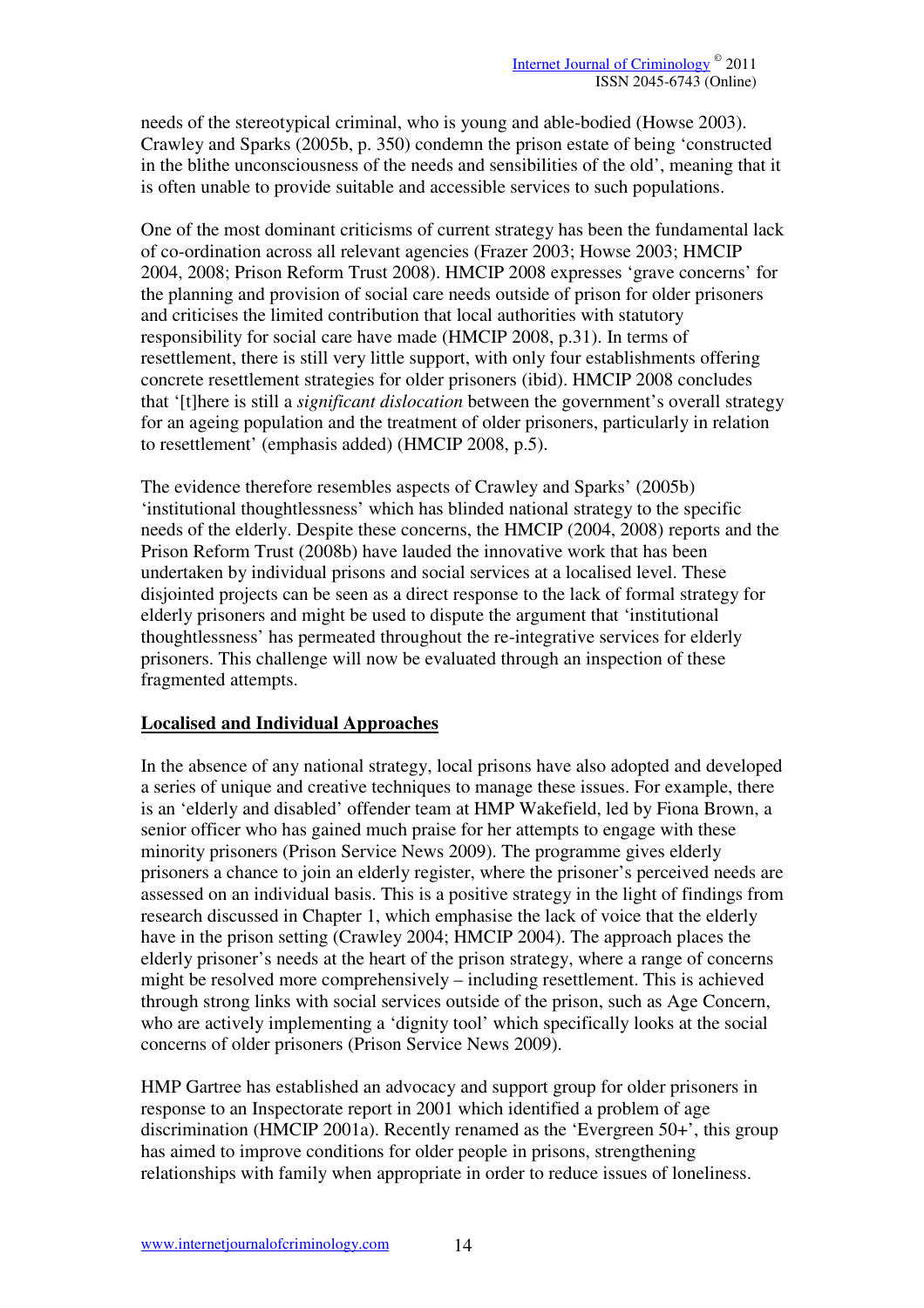Evans (2005) contemplates how this could be further achieved with the implementation of a special visit session for visitors who are over 60, which would mean a quieter visiting time that caters to their needs. This would be a beneficial initiative which would account for some of the difficulties in sustaining positive relationships with the elderly prisoner's potentially older and frailer friends and family (Kerbs 2000; Prison Reform Trust 2008a). This approach empowers the elderly and alleviates fears or resettlement and isolation (Royle 2010). The scheme also compliments other work undertaken at HMP Gartree to address resettlement needs of the elderly. This includes visits from the Department of Work and Pensions who provide a 'Benefits Surgery' and an advice service dedicated to illuminating possible opportunities after release (Evans 2005).

HMP Leyhill has an older prisoners day centre which is supervised by care workers from the Primary Care Trust in order to meet the needs of those prisoners. Help the Aged have also helped to establish a forum for the over 50's to allow them to discuss all relevant issues which are then forwarded to the senior management team (Prison Service News 2008). More centrally to resettlement needs, Leyhill has been heavily involved with the Age Concern Older Offenders Project (ACOOP) which primarily runs across the South West. ACOOP (2010) seeks to address the social care needs and resettlement requirements of older people in the criminal justice system. While the scheme strives to uphold criminal justice goals of reducing re-offending and protecting the public, it also works towards reducing isolation, increasing socialisation and improving community support. It achieves these goals through advocacy, befriending, support on release, one-to-one visiting and senior forums (ACOOP 2010; Davis 2010). This supports not only the offenders, but also their families and carers, as well as improving the capabilities of relevant prison staff (ACOOP 2010). ACOOP is increasingly being seen as a model for good practice (Davis 2010) and has had a growing presence across a number of prison establishments, such as HMP Nottingham, HMP Channings Wood and HMP Dartmoor.

As was emphasised earlier in this chapter, the neglect of elderly prisoners has been allowed to happen in a 'risk-averse' system (Hill 2010) which focuses on the dangers of re-offending. This has resulted in an 'offender responsibility' model of resettlement (Raynor 2004) being used for elderly prisoners, which runs contrary to their reintegrative needs. A more sensitive approach is required which employs a 'community focused' model (Maguire 2007). This approach makes use of the community sector to provide a support network for those being released and enables opportunities for mentoring and increases chances for employment and skill-building (Worrall 2010). This mentality has been embodied in the RESTORE 50plus support network which is voluntarily run by older prisoners who have been released from prison (Ware 2010). The project works in the South West region like ACOOP and provides peer mentoring and a befriending service to the over 50's who are either incarcerated or who have been released. The volunteers actively liaise with Offender Managers and other relevant support services to ensure that the prisoner has a holistic service which is able to account for his needs (ibid). The project has supported over 350 older prisoners to date and is currently being piloted in HMP Leyhill and the Isle of Wight (ibid).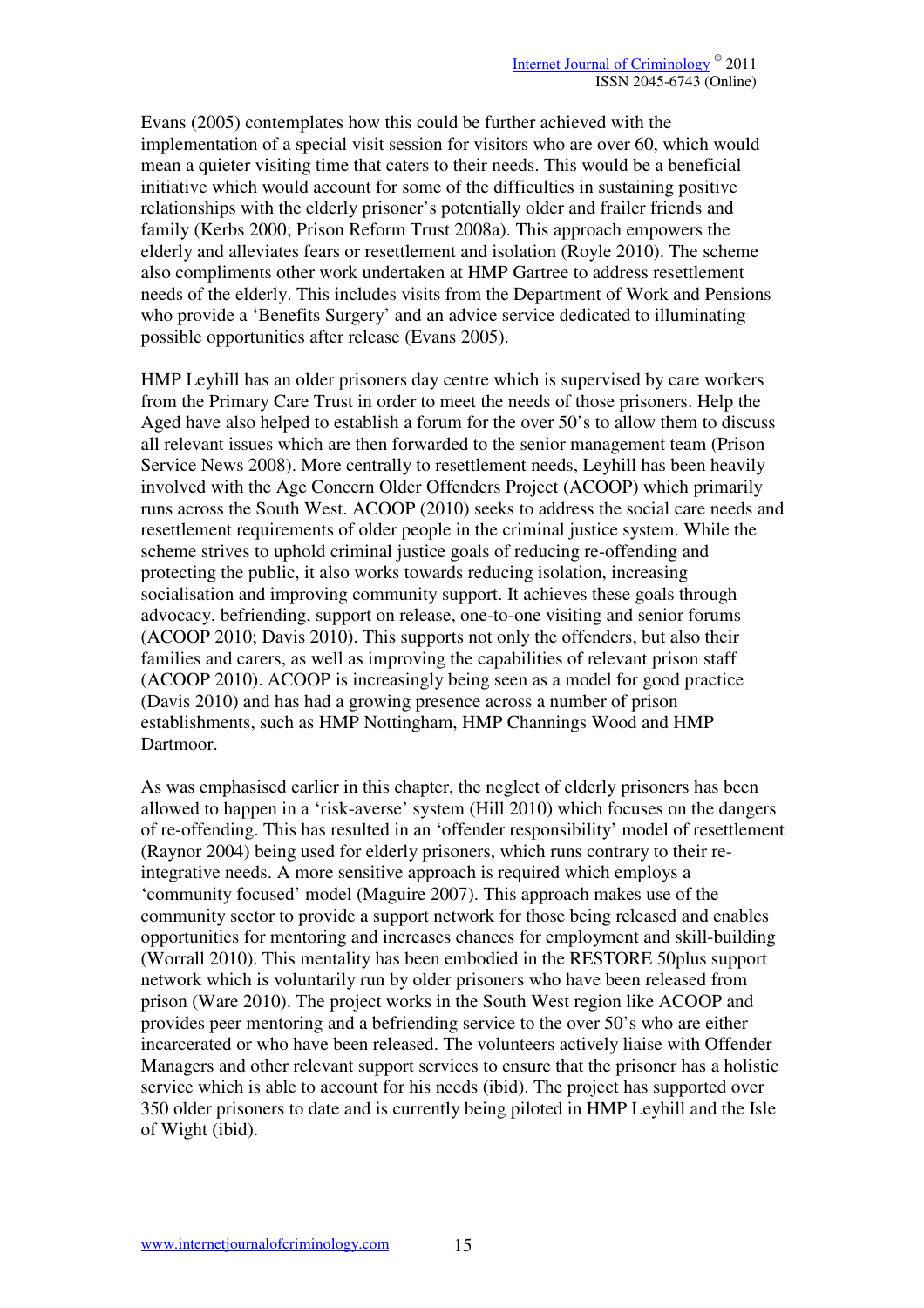These examples represent the type of original work that is being undertaken by a range of prisons and voluntary services to alleviate the experiences of elderly prisoners and their re-integrative needs. These examples are not exhaustive, and several other schemes have developed across other institutions, such as HMP Wymott, HMP Rye Hill, HMP Ranby and HMP Kingston (Howse 2003; HMCIP 2004; Fry 2005; HMCIP 2008). A further report by the Prison Reform Trust documenting the positive initiatives taking place for older prisoners is also expected to be published in the coming year (Prison Reform Trust, forthcoming). These further examples cannot be examined here due to space constraints, but the point of this section has been to highlight the range of beneficial work that is being undertaken on an individual basis.

# **Conclusion**

The individual approaches to manage the resettlement of elderly prisoners illustrate that this subgroup is becoming increasingly visible to a range of sectors. The development of the toolkit by CSIP South West (2007) and the resource pack by the Department of Health and Nacro (2009) have provided comprehensive guidelines for individual prisons and those working in the health and social services to effectively manage the specific resettlement needs. This has been further replicated by individual prison establishments and voluntary groups who have taken it upon themselves to meet these needs. Therefore, 'institutional thoughtlessness' has arguably not fully permeated through all levels of the criminal justice system.

Nonetheless, Anne Owers, in her introduction to the HMCIP (2008, p.8) report, criticises the existing situation for the over-reliance of 'the unsupported initiative of particularly committed officers'. The absence of a national overarching strategy to meet the re-integrative needs of elderly prisoners means that there is a high degree of discordance across different areas and establishments. Consequently, the needs of some are being ignored and elderly prisoners cannot expect to receive the same standard of care in different areas. For example, ACOOP can only offer throughcare services to those who live in the South West region, meaning that those older prisoners who reside elsewhere do not have access to this support (Davis 2010). The lack of coordination poses further problems which have been experienced at HMP Wymott. For example, the prison has been restricted by an ambiguity concerning whether the prison service, the health service or the social services should finance the Elderly and Disabled Community project that runs within the prison (Fry 2005). Furthermore, HMP Wymott has been unable to cope with the increasing levels of dependency amongst older prisoners due to a lack of adequate facilities and expertise (ibid). Indeed, there have been serious recommendations to improve staff training for those working with elderly prisoners (Prison Reform Trust 2008a; Department of Health and Nacro 2009). However, these are simply recommendations and they lack the statutory power (or funding) to enforce and regulate such changes.

The absence of any national coordination arguably emanates from the 'institutional thoughtlessness' that is able to flourish as a result of the docile nature of a relatively small group of prisoners (Crawley 2004, HMCIP 2004). However, the significant rise in the numbers of prisoners being released in old age has meant that prisons and local agencies have realised a need to develop various strategies to manage the resettlement needs of the elderly prisoners. It is important that the developments that have been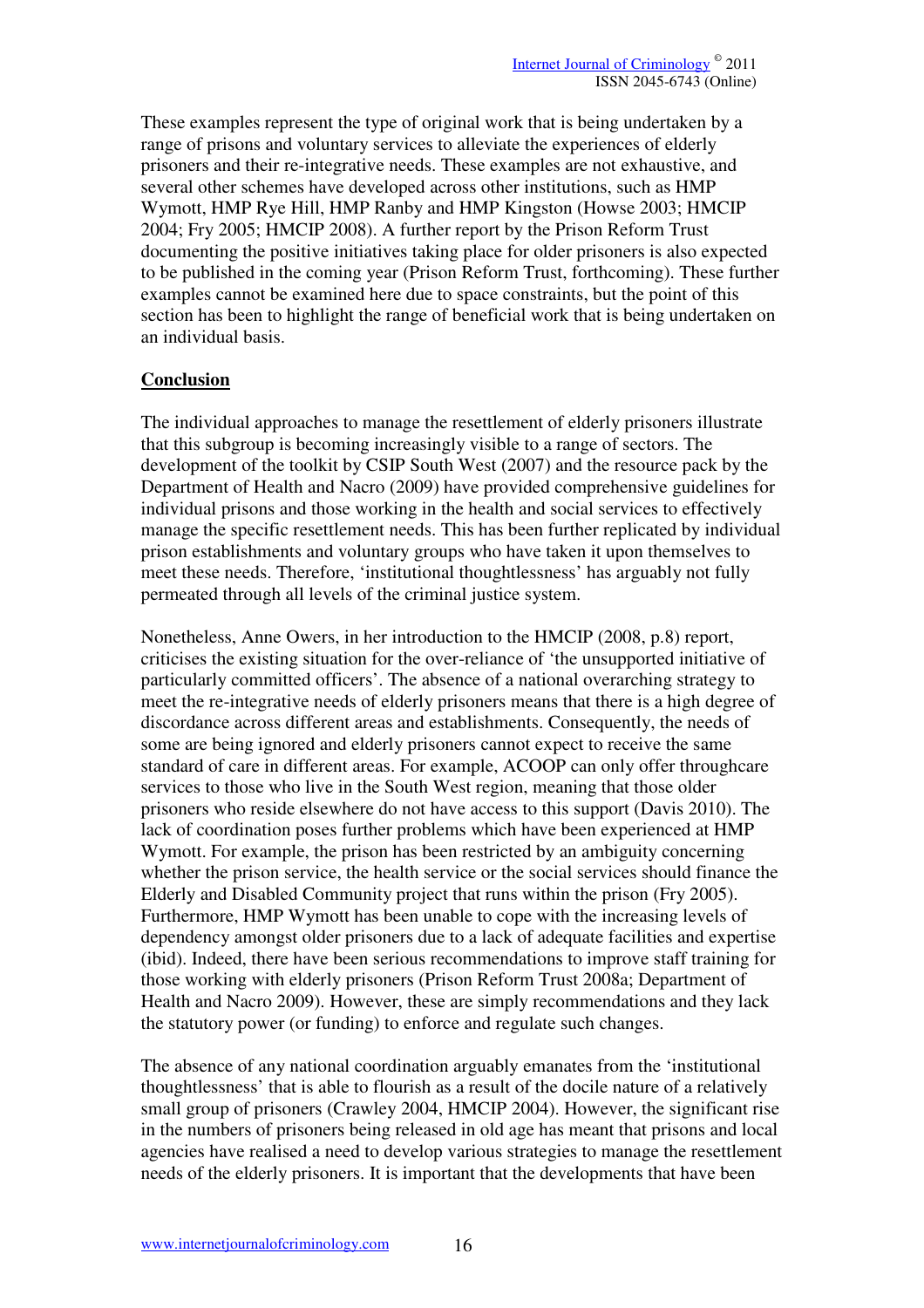discussed in this chapter are able to expand and attract further attention from both academic and political circles. This will inevitably place greater pressure on the government for a much needed overarching strategy. The next chapter will go on to consider how England and Wales can learn from the experiences of other countries, such as the United States and Canada in order to form coherent and successful policy.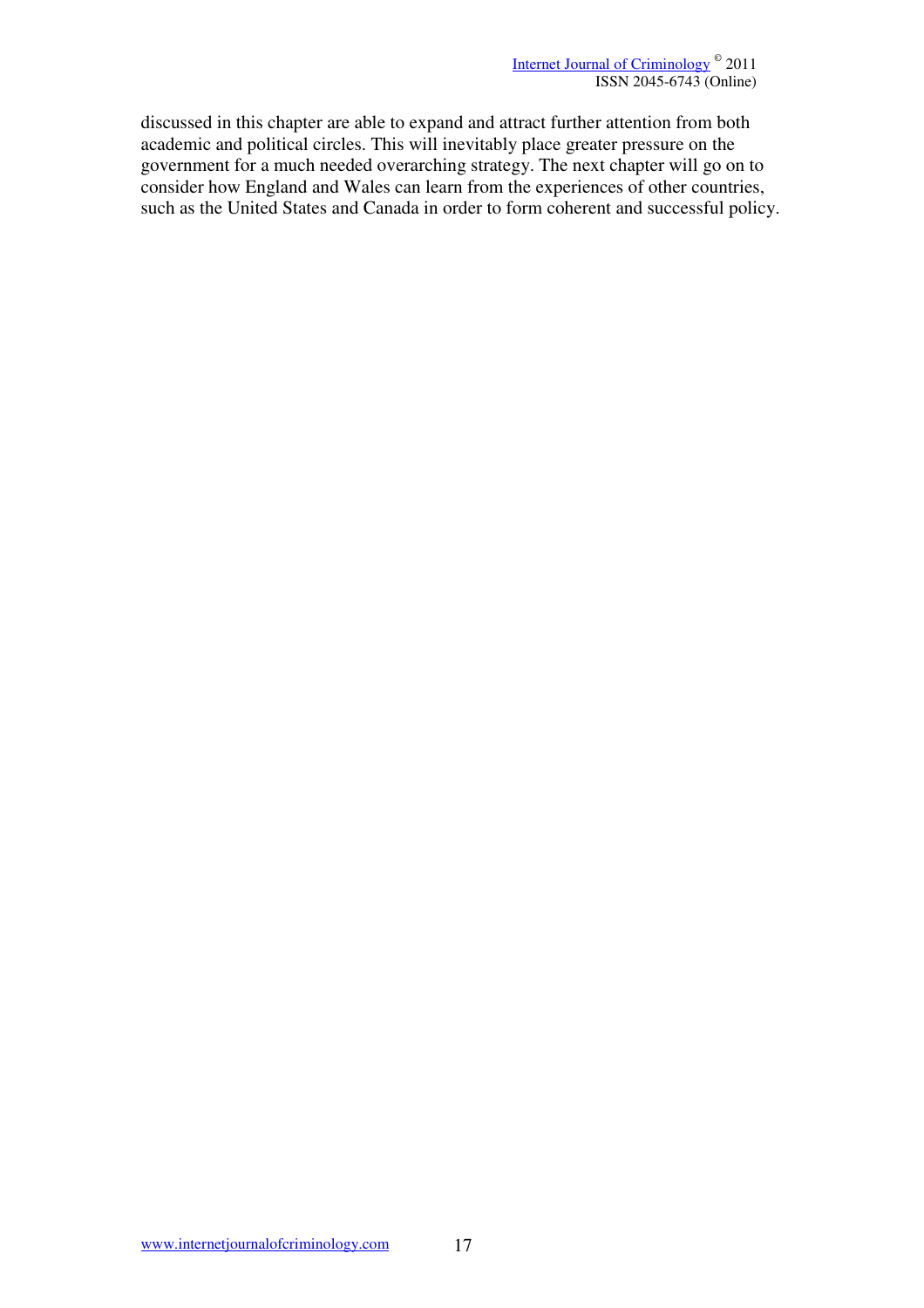#### **Chapter 3 Policy Implications**

The specific needs of a growing number of elderly prisoners and a lack of coherent strategy to deal with their re-integrative requirements has highlighted the gap that must urgently be addressed by future policy and practice. Other jurisdictions outside of England and Wales have similarly encountered significant problems with a growing elderly prison population, which has resulted in the emergence of various measures to facilitate the reintegration of elderly prisoners. This chapter will examine the wealth of literature that has emerged from North America and it will contemplate how the United States and (to a lesser extent) Canada have developed such policies<sup>2</sup> and how they might be extended to England and Wales. The chapter will pay particular attention to the practice of segregating elderly prisoners in the United States and explore the extent to which a similar system could be employed in England and Wales. It will then consider the usefulness of the early release of elderly prisoners in the form of the 'Project for Older Prisoners' (POPS) in the United States. Finally, it will evaluate the potential benefits of the 'Reintegration Effort for Long-term Infirm and Elderly Federal Offenders' (RELIEF) programme that has been established in Canada to meet the needs of offenders who have been released from prison. The exploration of these approaches will illustrate how policy and practice in England and Wales might successfully implement a comprehensive system for dealing with the reintegrative needs of elderly prisoners.

The United States has the highest imprisonment rate in the world. In 2008, 756 per 100,000 of the population were incarcerated (compared to 153 in England and Wales and 116 in Canada) (Walmsley 2009). Both the United States and Canada have experienced soaring prison populations, particularly in terms of elderly prisoners: in 1995, prisoners over the age of 45 accounted for 13 per cent of the total prison population in the United States, which grew to 17.8 per cent in 2003 (meaning that the number of older prisoners has been rising at a rate of three times as fast as the general prison population) (Reimer 2008); while the number of over 55's in Canada rose by 60 per cent between 1993 and 2004 to account for 16 per cent of the total prison population (Sapers 2008). The 'graying' of the American prison system has been attributed to the ageing of the 'baby boom' population and better health which meant a growth in the numbers of people over 50; the enactment of mandatory minimum and longer sentences such as 'three-strike' laws and a greater number of serious crimes being committed by older people (Kerbs 2000; Aday 2003; Loeb and Steffensmeier 2006). Similar explanations can be used to explain the trends in Canada, with an increasing punitive severity playing a significant role (Uzoaba 1998). The dramatic increase in the number of elderly people in both countries has created a host of problems relating to their management which have led to a number of debates (Uzoaba 1998; National Institute of Corrections 1999; Kerbs 2000; Marquart et al 2000; Yates and Gillespie 2000; Mara 2002; Aday 2003; Wahidin and Aday 2005; Loeb and Steffensmeier 2006; Rikard and Rosenberg 2007; Stojkovic 2007; Reimer 2008; Sapers 2008). It is in this context that the United States Correctional Services and Correctional Services Canada (CSC) have developed some progressive measures to manage the elderly prison population and respond to their unique needs.

1

 $2$  It is noted that other countries such as Australia (Dawes 2009) and Germany (Crawley and Sparks, forthcoming) have experienced similar issues but their strategies cannot be discussed here due to space constraints.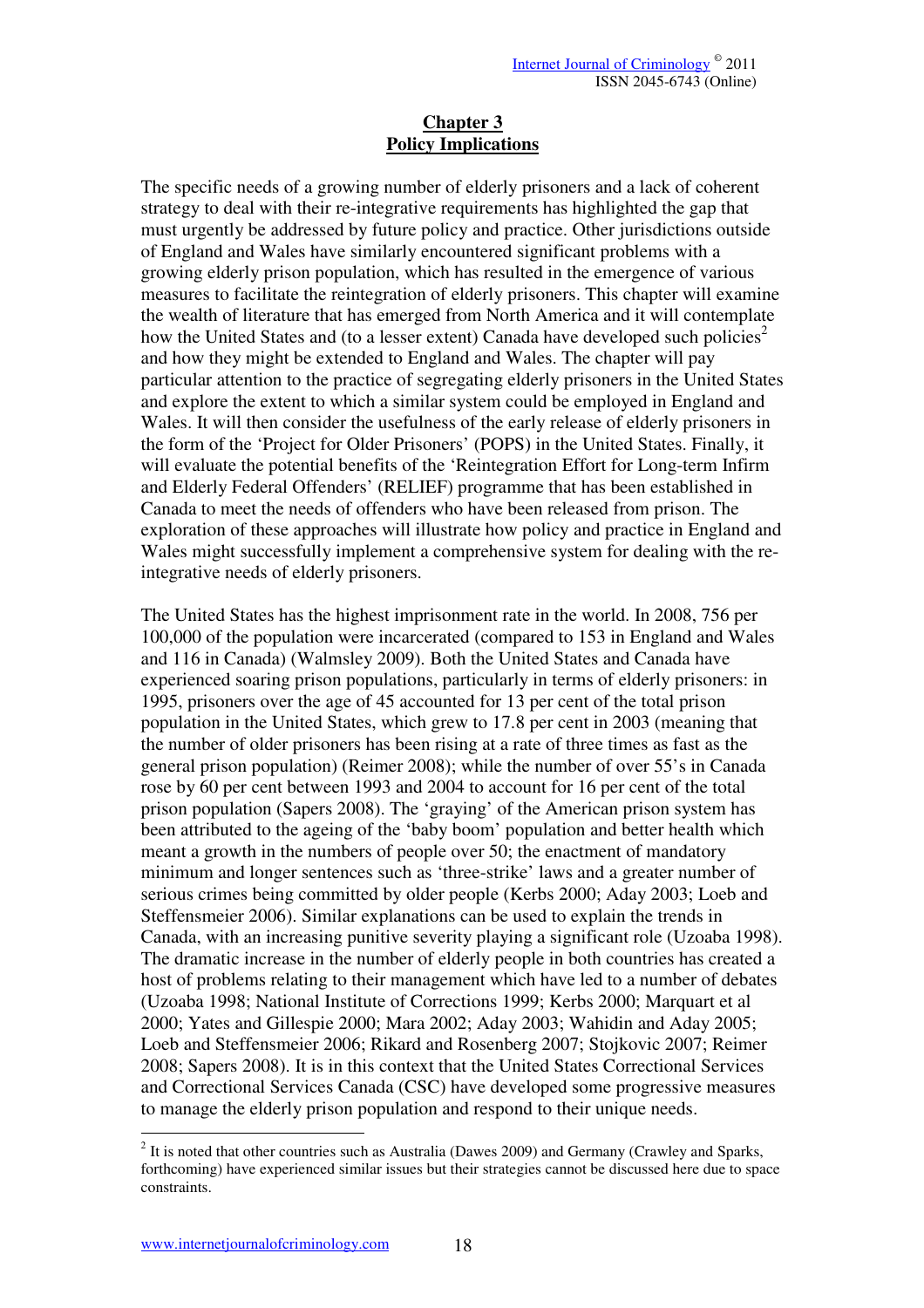Since the 1970's, the Federal Bureau of Prisons began to realise the value of treating elderly prisoners separately from the younger prison population (Uzoaba 1998). Eighteen states have developed age-segregated facilities especially designed for inmates over 50 (Rikard and Rosenberg 2007). For example, Ohio has six correctional facilities which accommodate solely elderly prisoners. The largest unit is Hocking Correctional Facility (HCF), which holds 450 inmates and offers a range of selected services designed for the prisoners (ibid). This includes a pre-release programme which provides inmates with information on Social Security access, job seeking skills and contacts for housing; a vocational building and property maintenance training course; education programmes which instruct about the physical, psychological and social processes of ageing; education and literacy courses; and self-caring courses which offer inmates greater skills for dealing with ageing (National Institute of Corrections 1999; Rikard and Rosenberg 2007). In addition to these age-specific courses for the elderly, HCF trains staff to deal sensitively with the issues encountered by the older prisoners, such as death. Furthermore, throughcare is prioritised for those who are released and when necessary, some older prisoners are placed in a nursing home if they are assessed as being unable to take care of themselves (Rikard and Rosenberg 2007).

Segregating elderly prisoners in this way has clear advantages which can significantly improve the experiences of older prisoners, just as young people and women are segregated in the prison system (Cannings 2010). Segregation enables prison staff to take into consideration the specific health and social difficulties that older prisoners tend to face and means that educational and rehabilitative programmes are more focused towards the needs of elderly prisoners (Uzoaba 1998; Wahidin and Aday 2005). It also serves to instil a greater level of safety by limiting victimization from younger prisoners and through simultaneously creating safer environments which are better suited to frailer inmates (for example, fewer stairs, lower bunks, quieter communal areas) (Yates and Gillespie 2000; Rikard and Rosenberg 2007). By placing offenders of similar age-groups together, there is a greater opportunity for social interaction and cohesion which might overcome issues of isolation (Rikard and Rosenberg 2007) which have evidently caused problems for elderly prisoners in England and Wales (HMCIP 2004; Prison Reform Trust 2008). A further advantage of implementing such a system in England and Wales might be that costs of incarceration would be reduced, since fewer security staff would be needed to manage older prisoners (Stojkovic 2007) (although Reimer [2008] contends just how costeffective age-segregation is with health costs and specialised courses being expensive).

However, one criticism that may be applied to the use of age-segregated facilities is that older prisoners may serve a functional purpose in that they have a calming effect on younger prisoners and can therefore assist staff in maintaining order in the prison (Uzoaba 1998; Yates and Gillespie 2000). Furthermore, the feasibility of implementing a wide-scale system of segregation in England and Wales is questionable based on the quantitative differences in elderly prisoners. There are considerably fewer older prisoners than there are in the United States and simultaneously, England and Wales currently faces serious restrictions in terms of space and resources (Travis 2009, Lyon 2010). While these concerns challenge the viability of extending such a scheme to England and Wales, it remains conceivable to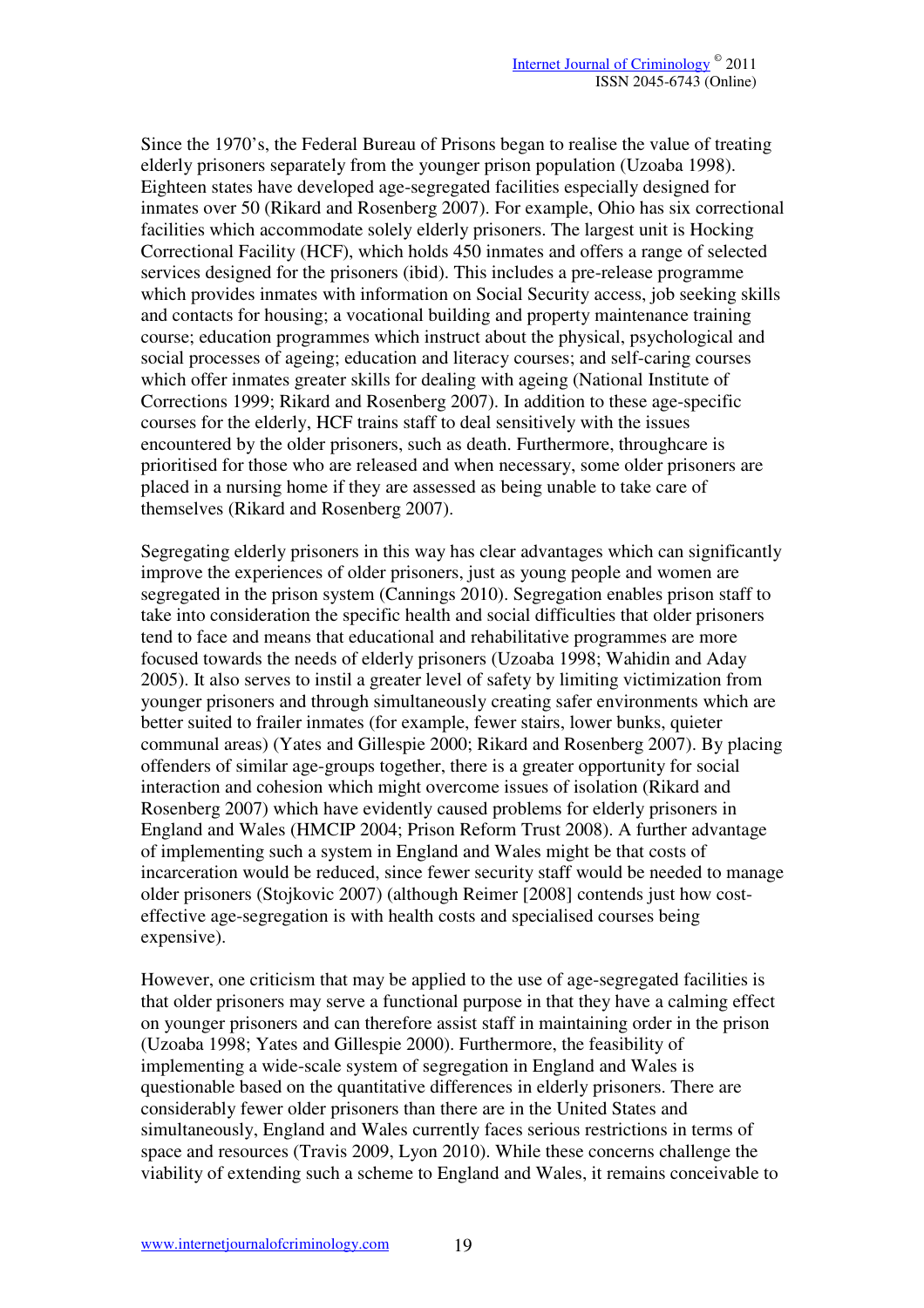operate a similar system on a smaller scale through the use of individual prison  $\text{wings}^3$  (Wahidin and Aday 2005). The use of segregated prison wings as opposed to isolated establishments serves to overcome the criticism that segregated facilities prevent older prisoners having a calming effect on younger inmates, since older prisoners could still have the opportunity to integrate with the rest of the prison at certain times. Such a system could also be more readily implemented than individual establishments in England and Wales as it would require less space and fewer resources.

To some extent, this has been demonstrated at HMP Kingston, which already had a separate wing for elderly prisoners in 2001 (HMCIP 2001b). It allowed better access to cells and specialist health care, but it is important to note that the regimes and programmes that were offered to these prisoners were the same as the rest of the prison (ibid). This led the HMCIP (2001b, p.30) report to conclude that 'the wing did not offer a clear model' for a national strategy. However, if the multitude of needs could be met by such a wing through specialised regimes and suitable re-integrative services, the use of segregated prison wings could be a valuable tool. While not every prison could dedicate a wing to elderly prisoners (due to small numbers of older inmates), their needs must still be met and these establishments could develop individualised care based on lessons from other prisons (Cannings 2010).

A serious criticism of age-segregation is that some elderly prisoners might be more capable than others of participating in activities and it may prevent some from engaging in valuable programmes that are offered to the general population (Uzoaba 1998). To place a prisoner in a segregated unit and grant him the title of 'elderly' may also have a stigmatising effect (Fennell et al 1988), especially if it makes restrictions on what the prisoner is able to do in comparison to the rest of the prison population. Indeed, Vito and Wilson (1985, cited in Yates and Gillespie 2000) argue that the placement of elderly people into a homogenous group can be highly problematic. The use of chronological age to delineate who is considered 'old' has therefore been criticised for failing to recognise the heterogeneity of the 'elderly' (Reed and Glamser 1979). As a way to overcome this issue a different method to define the elderly who are in need of support could be utilised, such as biological or physiological processes (Rikard and Rosenberg 2007). Alternatively, the elderly could be defined in terms of functionality (for example, an elderly person might be defined as someone who is able to undertake certain tasks) (ibid).

In order to assess whether an elderly prisoner is in need of specialist care or treatment, gerontologists have used the Activities of Daily Living (ADL) measurement and the Instrumental Activities of Daily Living (IADL) tool (Rikard and Rosenberg 2007). The former assesses functional dependence in relation to bathing, feeding and dressing for example, while the latter measures functional ability in terms of undertaking tasks such as shopping, housekeeping and food preparation (ibid). Rikard and Rosenberg (2007) argue that while some categories used by the ADL and the IADL might not be applicable within the prison context, they could conceivably be used as an effective system in the prison system to evaluate how best to manage elderly prisoners. This method of defining elderly prisoners through functionality

1

 $3$  Cannings (2010) suggests that 'quiet wings' could alternatively be created in order to account for those who desire a quiet environment (such as the elderly), which would still enable integration with other prisoners.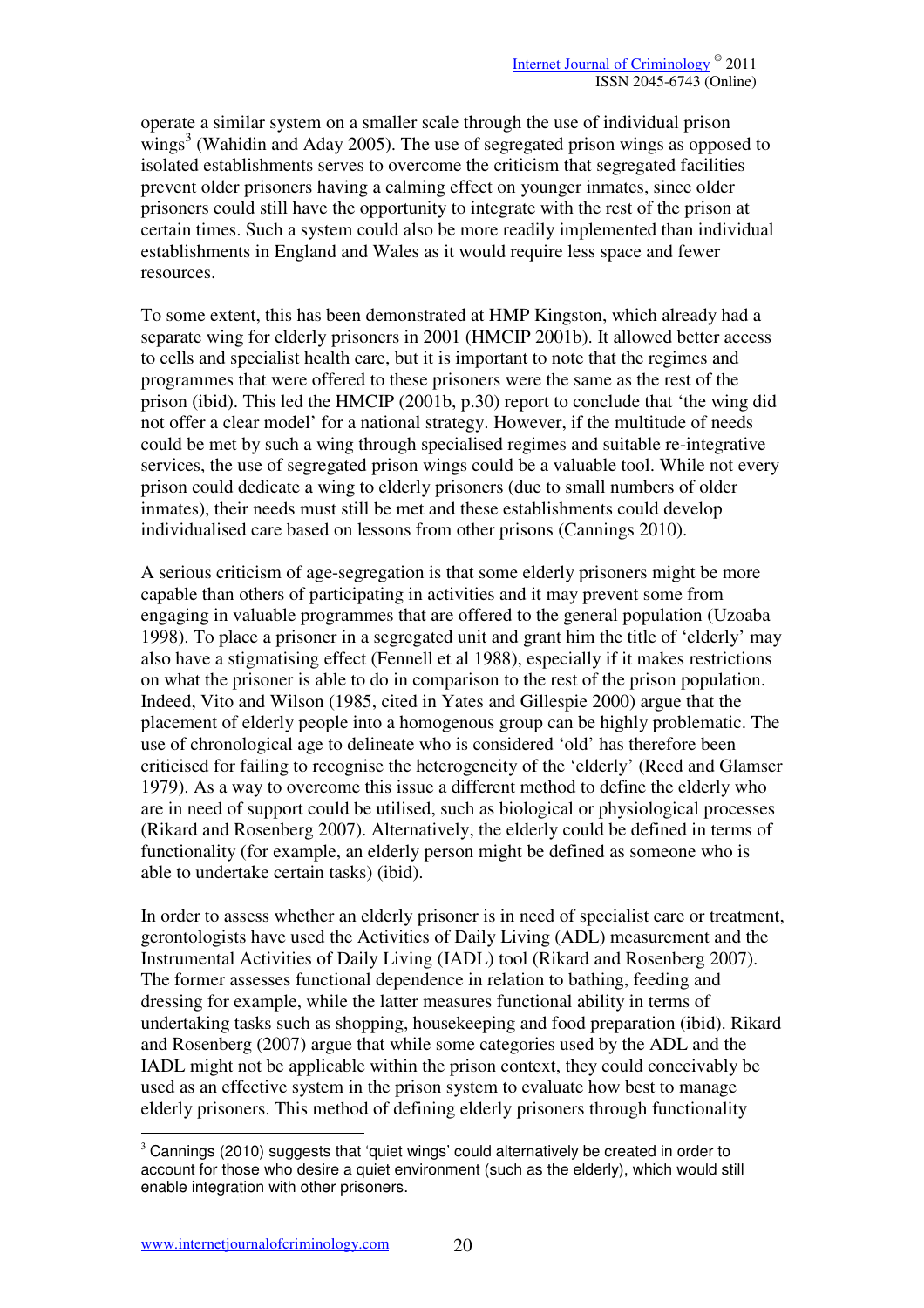rather than chronological age would help to prevent problems of denying some programmes to some more functional prisoners whilst simultaneously allowing the prison service and relevant agencies to provide a focused approach to those who truly need it. Both tools could certainly be extended to re-integrative policy in prisons in England and Wales to determine who should be given access to tailored programmes and facilities.

Another approach that can be used to improve the re-integrative experiences of elderly prisoners is through the use of early release, exemplified by POPS in the United States. Formed in 1989, the project seeks the early release of prisoners over the age of 55 who have served the average time for their offences and who are assessed to be a low risk to society (National Institute of Corrections 1999). The victim of the offender must also agree to the release of the prisoner (Wahidin and Aday 2005; Rikard and Rosenberg 2007). The programme is run on a voluntary basis, with students at law schools evaluating and screening elderly prisoners for early release. Once this has been achieved, the volunteers provide assistance in reintegrating the prisoner through seeking housing, employment and access to Social Security (National Institute of Corrections 1999).

A system of early release such as POPS adheres to the findings of desistance literature which stresses the reduced recidivism risks of the elderly (Wilson and Herrnstein 1985; Laub and Sampson 2001; Maruna 2001). Indeed, it is widely cited that there has been no reported cases of recidivism since the project began (National Institute of Corrections 1999; Yates and Gillespie 2000; Rikard and Rosenberg 2007). This can also be attributed to the strict screening process and the requirement that victims must agree to the early release of the prisoner (Yates and Gillespie 2000). The project could conceivably be adopted as an attractive strategy in England and Wales as it emphasises the importance of public protection – a key priority for the government (Home Office 2004, Home Office 2006). From a pragmatic perspective, such a programme would simultaneously help to relieve some pressure on an overcrowded prison system. It is important to note however, that an estimate of only 100 elderly prisoners have been released through the scheme (perhaps as a result of the strict assessment process) (Rikard and Rosenberg 2007), so the ability of such a programme to make any significant impact on prison population is arguably limited.

However, Wahidin and Aday (2005) propose that if the scheme were to be successfully implemented in England and Wales, it could foster a greater leniency towards sentencing elderly offenders to long custodial sentences. This in turn may have some notable impact on the prison population. At the very least, POPS provides a model which can be used for future projects involving the reintegration of elderly prisoners (Yates and Gillespie 2000), since it seeks to enhance the elderly prisoner's ties with the community. Therefore it resembles a 'community-focused' model of resettlement (highlighted in Chapter 2), which emphasises the need for a wider support network for the ex-prisoner (Maguire 2007) and provides greater opportunities for release and re-integration.

In terms of helping the elderly prisoner once he has been released from prison, relevant agencies in England and Wales might look to build an approach based on the RELIEF project in Canada. The project was established in 1999 in the Pacific Region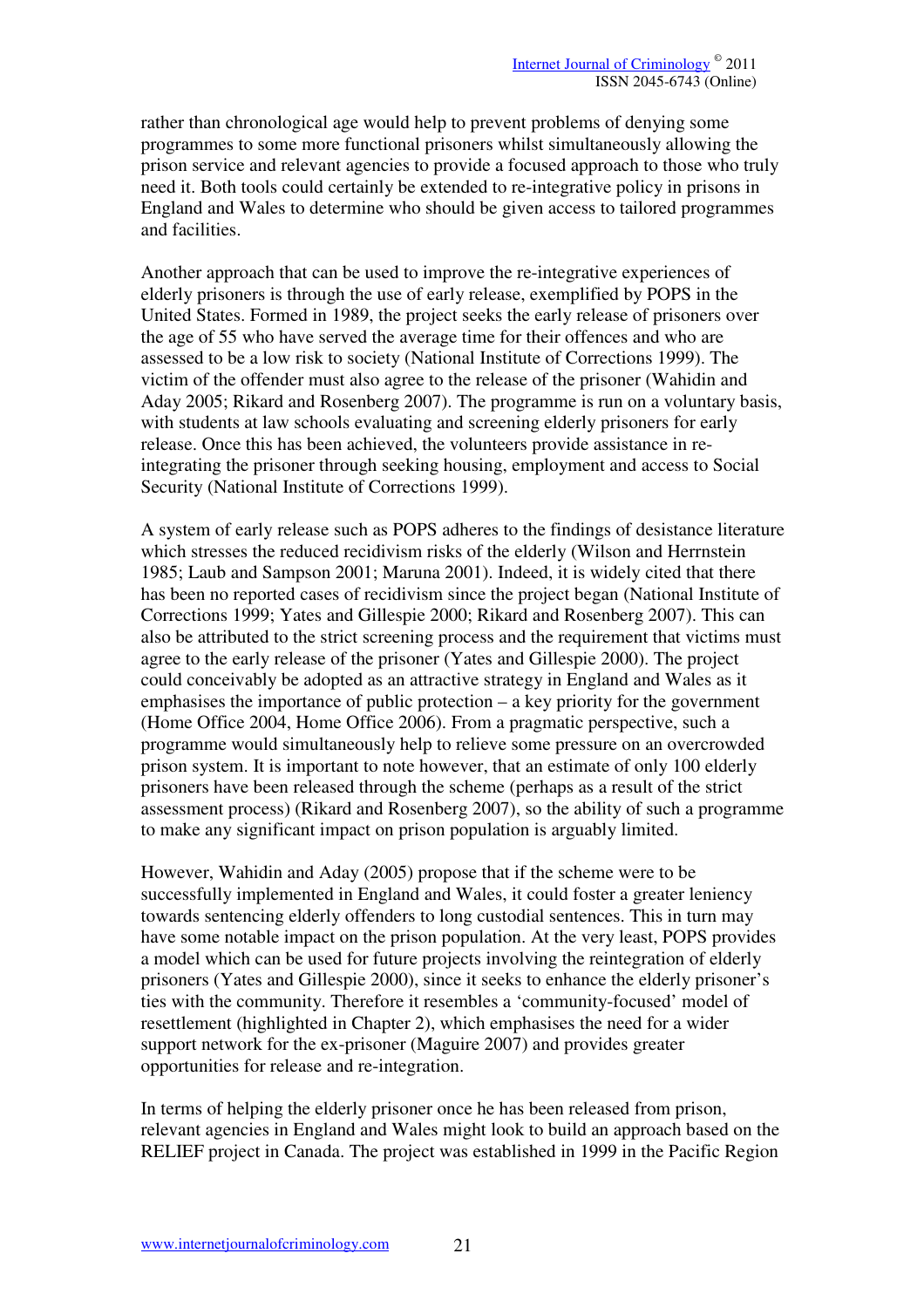of CSC in order to facilitate the transition of elderly and infirm prisoners into the community (ACCPA 2000). Stewart (2000) explains that the aims of the project are:

- To address the direct needs of elderly and infirm ex-prisoners through responsible care-givers so as to provide a legitimate opportunity for successful reintegration.
- To offer a high level of care for dependent offenders, providing hope and dignity.
- To establish a standardised level of care-giving which is able to match that of the hospice movement in the community.
- To offer regular training to certain offenders on work release or day parole in providing care to elderly and infirm ex-prisoners.

The programme houses elderly and infirm conditionally released prisoners in a centre which is 'more home-like and less institutional-like' (ibid, p. 36). The care recipients are regularly assessed to gauge their level of need and are subsequently placed in facilities according to 'high', 'medium' or 'low' level assistance (ibid). A range of staff with different expertise are available on site, including health professionals, psychologists, parole officers and programme facilitators (ACCPA 2000). Priority is given to those offenders who have grown old in the prison system or those who were sentenced in old age, since it is claimed that they are at a stage when they need specialized care which is distinctive from the traditional programmes offered by the correctional service (Stewart 2000). Furthermore, residents are provided with training in self-sufficiency and basic living skills in preparation for those who might move on to alternative accommodation (ACCPA 2000). It is this type of focus that has notably been lacking in England and Wales (see for example HMCIP 2004). It is stressed that RELIEF is not simply about providing a nursing home for the frail, but rather it is about encouraging independence and facilitating re-integration of these offenders (Stewart 2000). To date, there has been no research into the success of the programme. One potential obstacle could be that the resource limitations in England and Wales (Travis 2009, Lyon 2010) could impose some challenges for implementing such a scheme, which can only house a limited number of people (APCCA 2000). However, like age-segregation and POPS, RELIEF offers a platform which local authorities and relevant agencies in England and Wales might be able to build upon in order to facilitate successful integration of elderly prisoners into the community.

# **Conclusion**

This chapter has attempted to provide an example of how policy makers in England and Wales might develop effective re-integrative services for elderly prisoners. The segregated facilities in the United States have offered the Prison Service some interesting opportunities for change, such as the implementation of separate wings constructed according to the needs of the elderly and infirm (Wahidin and Aday 2005). The debates surrounding segregation have also presented some insightful approaches of how best to assess what constitutes an 'elderly' prisoner. For example, the use of ADL's and IADL's could be used in the prison environment to measure levels of functionality and therefore offer a more tailored approach to those who truly need it (Rikard and Rosenberg 2007). The other examples of POPS and RELIEF both offer local authorities and voluntary organisations in England and Wales further ideas which they could engage with in order to facilitate the initiatives that the Prison Service might provide.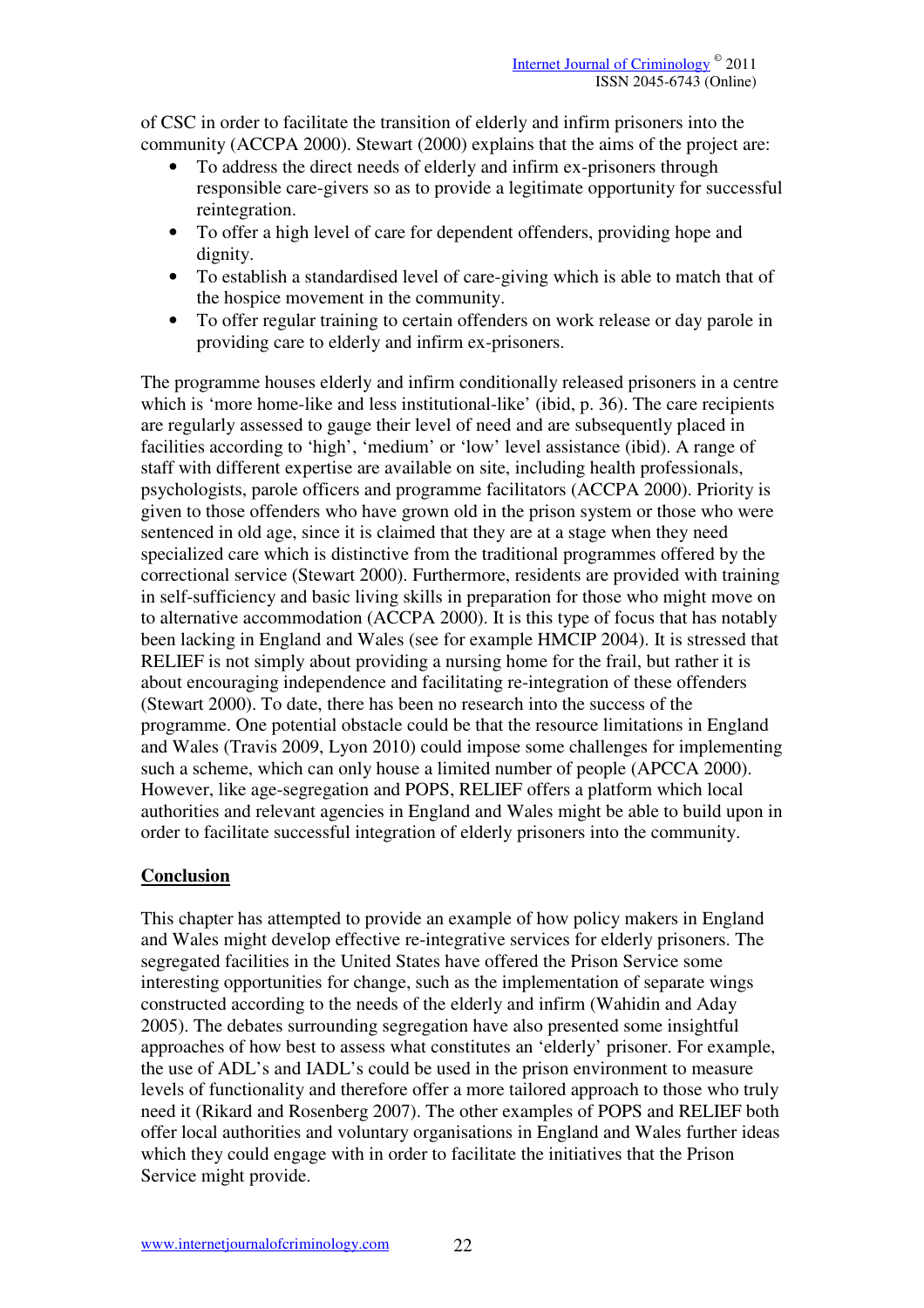The segregation facilities and POPS in the United States, as well as the RELIEF project in Canada provide England and Wales with some clear models to pursue in order to ameliorate the re-integrative experiences of elderly prisoners. If similar approaches were to be adopted in England and Wales, they could feasibly work together to provide a holistic, all-encompassing service. For example, while the RELIEF programme in Canada exists specifically for those who have been released from prison, it is possible that a similar system could be extended to prisons. In Chapter 1, this paper highlighted how sometimes caring for elderly prisoners was left to other inmates who lacked adequate training for doing so (HMCIP 2004, Crawley and Sparks 2005a). The RELIEF project avoids such issues through formally training and employing offenders on parole or day release to assist in the care for elderly exprisoners. Following this principle, younger inmates in the prison system in England and Wales could be formally trained to look after the elderly in prison, which would have the dual benefit of providing care and advice for the frailer prisoners and accrediting other younger prisoners. Similarly, the ADL and IADL tools are not restricted to the prisons and could be used as a standard measure for local authorities and voluntary services in order to better respond to the elderly inmates who need help the most. For example, it might form the basis of the multi-disciplinary assessment tool that is proposed by the Department of Health and Nacro (2009) (see Chapter 2). These initiatives might foster a deeper awareness of the problems encountered by older prisoners and could be effectively translated into an extensive strategy to assist the direct needs of the elderly, including their re-integration.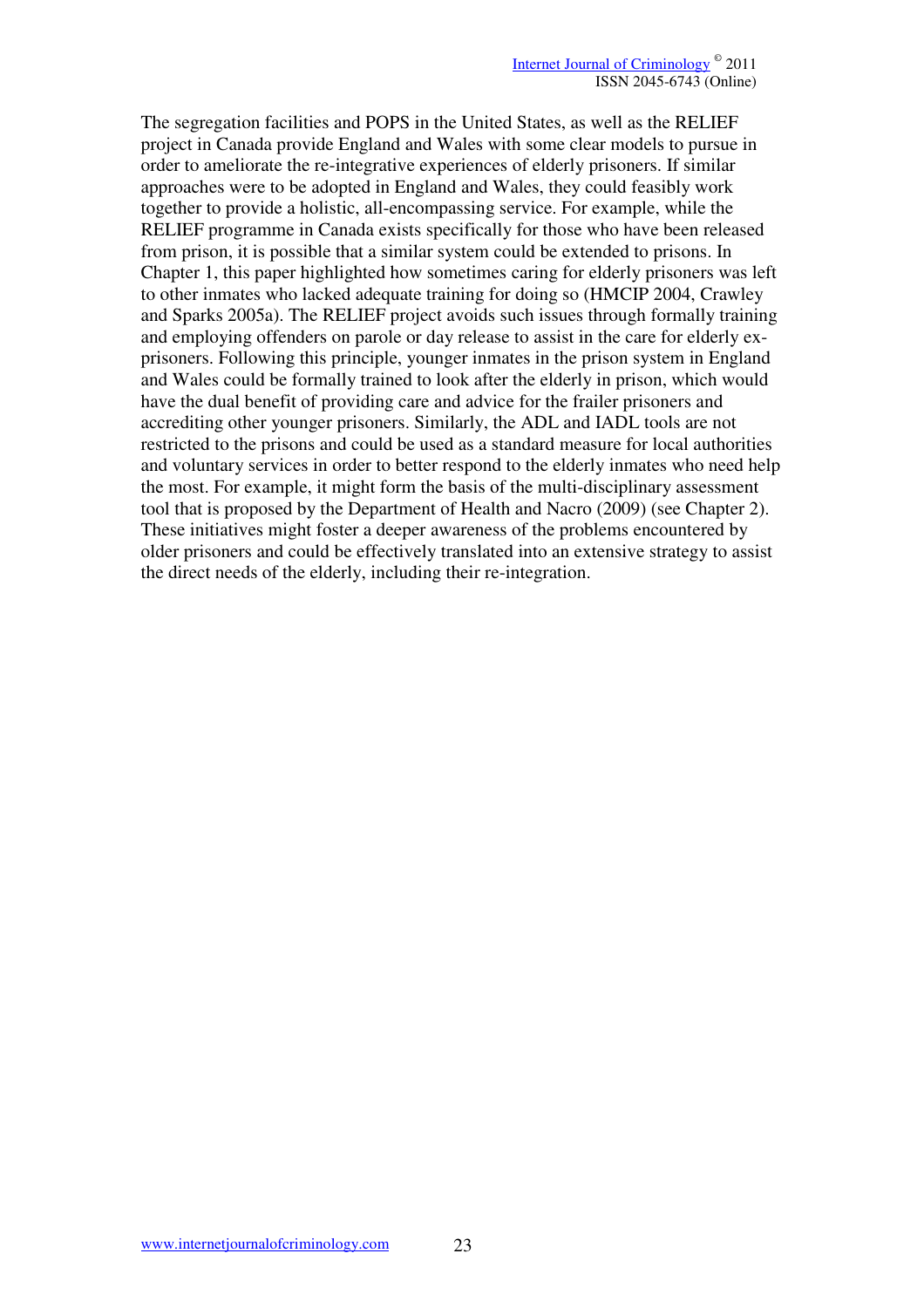#### **Conclusion**

This paper has illustrated that elderly prisoners experience imprisonment differently to the rest of the prison population. Those serving life-sentences are especially more susceptible to developing psychological difficulties in adjustment, (Cohen and Taylor 1972, Crawley and Sparks 2005a), they are less likely to have friends and family to return to once they have been released (Sapsford 1978; Flanagan 1982; Prison Reform Trust 2008a) and are more likely to have serious health problems (National Institute of Corrections 1999; Marquart et al 2000; HMCIP 2004, Loeb and Steffensmeier 2006; Prison Reform Trust 2008b; Reimer 2008). The result of these unique issues is that those who will be released in the community in old age are likely to face significant challenges in their resettlement. These issues are heightened by processes of 'liminality' (Jewkes 2005), 'institutionalisation' (Sapsford 1978, Irwin and Owen 2004), a number of practical concerns (Crawley 2004; Stojkovic 2007; Prison Reform Trust 2008a) and a general lack of certainty regarding the future (Crawley 2004).

In England and Wales, the situation is compounded by the absence of a cohesive national plan which has failed to emerge in a culture of 'institutional thoughtlessness' (Crawley and Sparks 2005b). Several reports in the last decade have uncovered the fact that the current prison system and NOMS strategy fundamentally ignores the characteristics of elderly prisoners with its emphasis on reducing re-offending and ensuring public protection, therefore denying their real needs (Howse 2003; HMCIP 2004; 2008; Prison Reform Trust 2008). Nevertheless, there are pockets of good practice that have been developed by individual prisons and voluntary agencies such as RESTORE 50plus and Age Concern. Similarly, the Department of Health has issued two practical toolkits to assist the management of elderly prisoners. However, these practices are not enshrined in official law or policy and there remains little coordination between different areas and institutions. This obstructs practice and means that elderly prisoners cannot expect the same level of care and support across the country (Fry 2005; Worrall 2010).

These issues might be addressed through developing a nationwide policy based on initiatives that have emerged outside of England and Wales. Segregation in the United States prepares the ground for placing the elderly on the criminal justice agenda. It might be implemented at a reduced scale in the form of separate prison wings in England and Wales to account for the differences in population sizes and could conceivably work towards creating a standardized system of care. This could be reinforced by new assessment tools that are able to effectively measure levels of need and respond to them accordingly. The Prison Service and local authorities might be able to supplement this with a system of early release based on the POPS in the United States which enables a targeted approach for elderly prisoners, similar to a 'community-focused' model of support (Maguire 2007). This is able to function within a stringent public protection framework and could therefore overcome some of the current reluctance (Frazer 2003) to instil a national strategy for elderly prisoners. In the same vein, voluntary agencies could work towards installing an integrated system of care in the community which is able to provide a stepping stone for reintegration specifically for those older prisoners needing the most help. This could be based on the same principles as those advocated by the RELIEF project in Canada.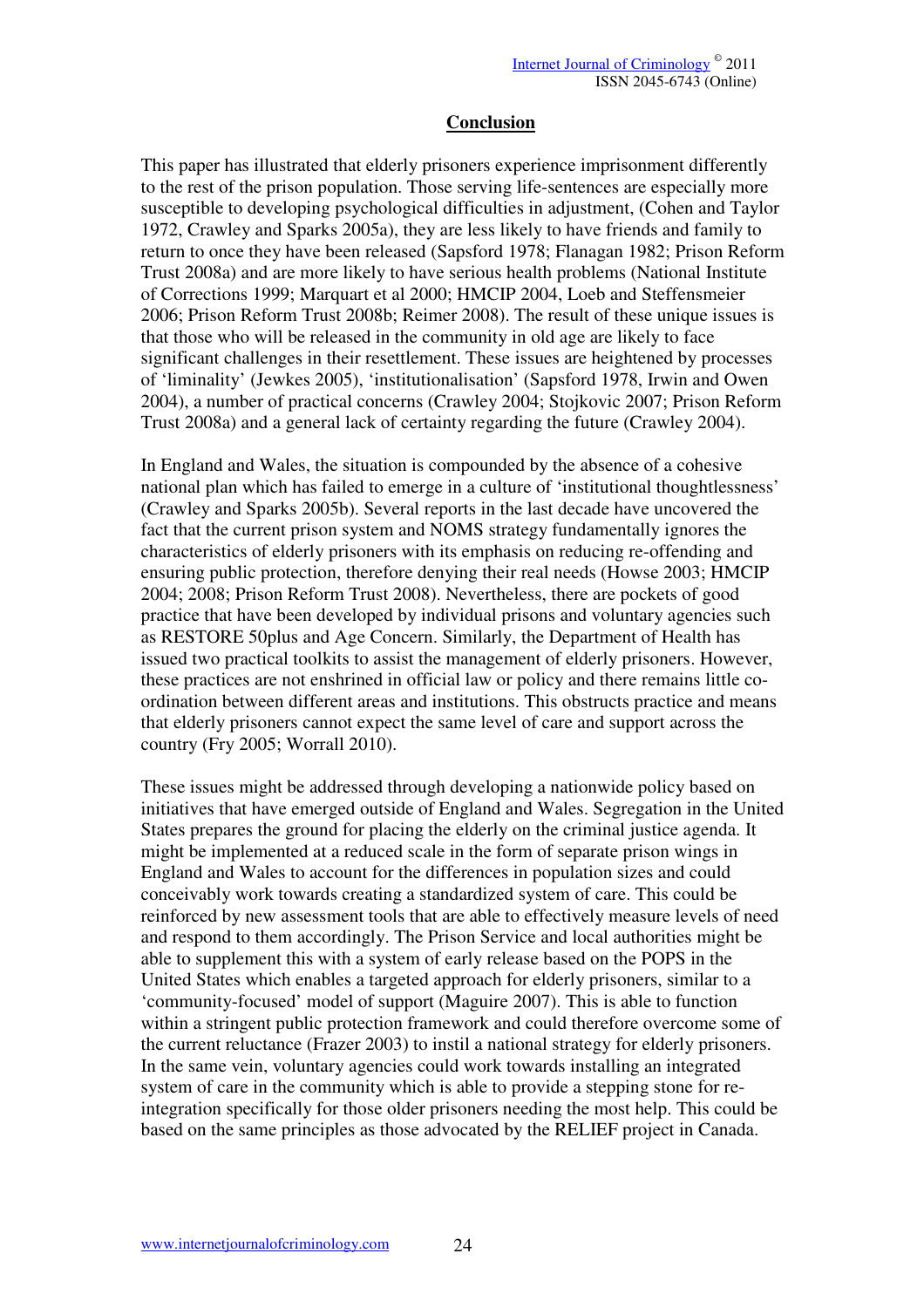In this manner, policy might be able to successfully develop in order to recognise the elderly as a group with specific needs. This will require an acknowledgement of a gerontological perspective which is able to distinguish between age, period and cohort effects (Rikard and Rosenberg 2007).

'Age' effects are those which are caused directly by the ageing process, such as the deterioration of the immune system (Glenn 1976). 'Periodical' effects refer to changes in society at particular historical events such as the shift from a rehabilitative towards a incapacitation model in the 1970's in the United States (Glenn 1976, Rikard and Roseberg 2007); or the introduction of Indeterminate Sentences for Public Protection in England and Wales. Both events might be observed as having an effect on the numbers of elderly prisoners in both jurisdictions. Finally, 'cohort' effects are those which describe differences between generations (Glenn 1976). For example, Rikard and Rosenberg (2007) explain how the 'Convict Code' in the United States used to dictate that elderly prisoners were the most knowledgeable and therefore demanded the most respect. However, contemporary prison culture dismisses the code and younger inmates tend to lack respect for their elderly counterparts. Rikard and Rosenberg (2007) suggest that these differences are essential to policy making. For example, any short-term policy must pay tribute to cohort effects which are transient; while long-term policy should focus on persistent problems associated with age effects. Periodical effects would serve to raise awareness of the influence of policy and sentencing and how it might be used to ameliorate the problems of elderly people in prison.

This paper might have therefore been improved by a greater consideration of the heterogeneity of the elderly prison population. For example, it might have further contemplated how differences between prisoner type (Goetting 1984), gender (Reviere and Young 2004; Wahidin 2004; Strimelle 2007) or race can alter the experiences of certain older prisoners. However, the scoping nature of this paper has meant that it has been able to address the broader concerns of elderly prisoners. Consequently, it has been able to explore some of the advantages of segregation, thus creating a platform on which policy might be able to develop in England and Wales. A more comprehensive strategy has been advocated that can effectively respond to the general concerns of the elderly prison population which were addressed in Chapter 1. However, in the light of the disparate needs of some elderly prisoners, this strategy must be cautious of who is granted the title 'elderly' so as to include those who need the most support and to exclude those who would be restricted by such a label. It has therefore been suggested that the most effective approach would be one that measures 'elderly' in terms of functionality rather than chronological age (Reed and Glamser 1979; Rikard and Rosenberg 2007).

The number of elderly prisoners in England and Wales will continue to rise in a 'risk averse' society (Hill 2010). These prisoners will also grow older and will require a greater level of health care and social care provision. This will undoubtedly further stretch the resources of the Prison Service. Many of these prisoners will be released and face heightened re-integrative problems compared to the rest of the prison population. Currently the needs of the elderly are being ignored at a national scale, which has meant an absence of a much needed comprehensive strategy that is able to manage these problems. In order to form such a plan, policy makers must consider expanding the individual initiatives that have developed across England and Wales;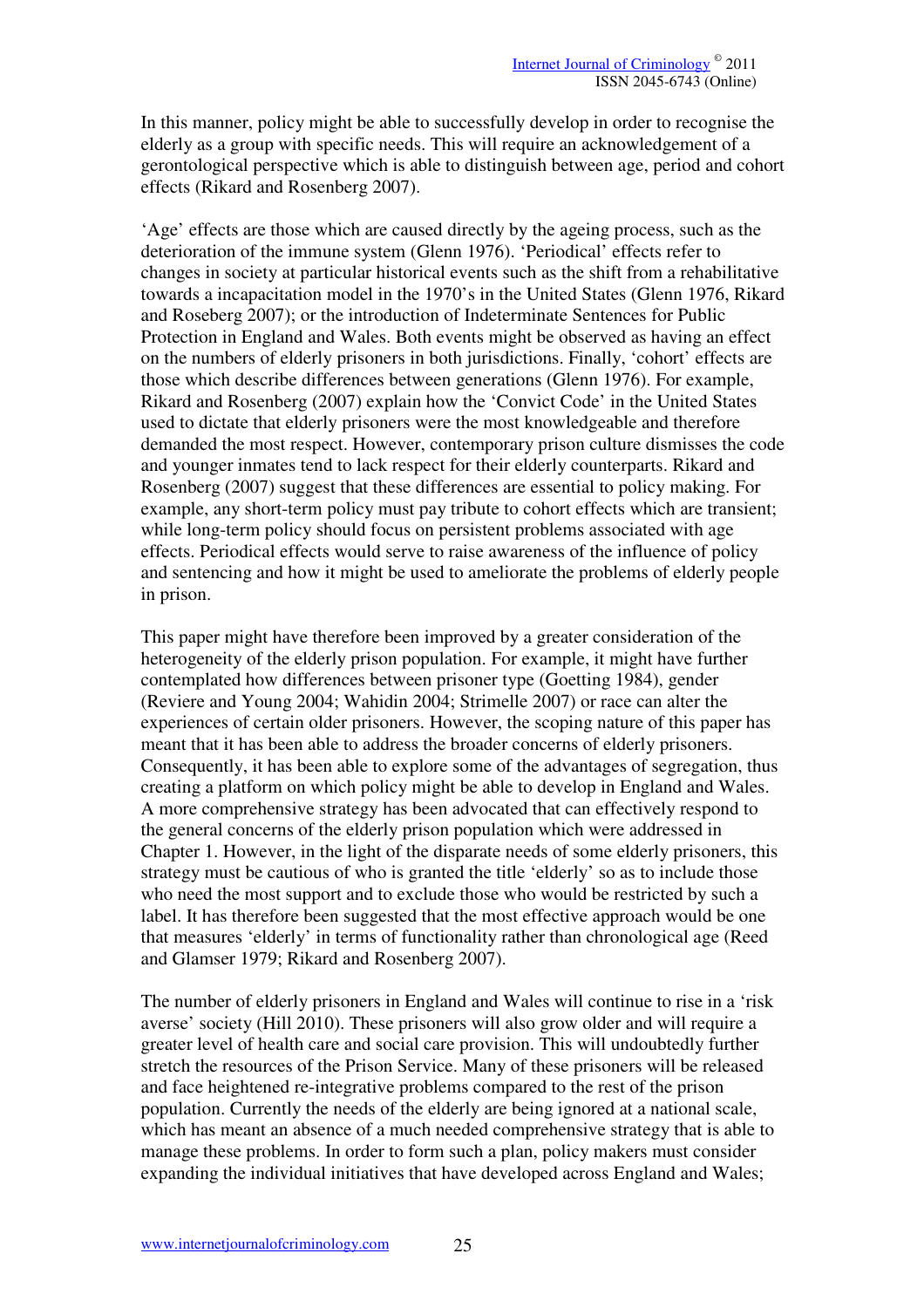borrowing and integrating ideas from other jurisdictions; and applying a gerontological understanding to the manifested problems. Without such changes, elderly prisoners in England and Wales will increasingly feel the pains of 'institutional thoughtlessness'.

# **Bibliography**

Aday, R. H. (2003) *Aging Prisoners: Crisis in American Corrections,* Westport, CT: Praeger.

Age Concern Older Offenders Project (ACOOP) (2010), 'Age Concern Older Offenders Project' [online]. Available at: http://www.acoop.org.uk/pages/home/index.php [accessed on 07/03/10].

Asian and Pacific Conference of Correctional Administrators (APCCA) (2000) 'A Program that Works with and Treats Elderly and Infirm Offenders in the Pacific Region, Canada', [online] APCCA Newsletter, No.11. Available at: http://www.apcca.org/Pubs/news11/#item15 (Accessed 01/04/2010).

BBC News (2010) ''Sarah's Law' sex offender alert scheme may be expanded' [online],  $24^{th}$  January, Available at: http://news.bbc.co.uk/1/hi/uk/8477310.stm (Accessed 24/01/2010).

Cannings, C. (2010) 'How best should NOMS address the needs of older offenders and older offenders with disabilities?', paper presented at The Centre for Public Policy Seminars, The Royal Commonwealth Society, 16 April.

Care Services Improvement Partnership South West (2007) *A Pathway to Care for Older Offenders: A Toolkit for Good Practice,* London: Department of Health.

Cohen, S. and Taylor, L. (1972) *Psychological Survival: The Experience of Longterm Imprisonment*, Harmondsworth: Penguin.

Crawley, E. (2004) 'Release and Resettlement: the perspectives of older prisoners', *Criminal Justice Matters*, 56(1): 32-33.

Crawley, E. and Sparks, R. (2005a) 'Older men in prison: survival, coping and identity' in A. Liebling and S. Maruna (eds.) *The Effects of Imprisonment*, Cullompton: Willan Publishing.

Crawley, E. and Sparks, R. (2005b) 'Hidden Injuries? Researching the Experiences of Older Men in English Prisons', *Howard Journal* 44(4): 345-356.

Crawley, E. and Sparks, R. (2005c) 'Surviving Prison in Later Life: Full Research Report', ESRC End of Award Report, R000239840. Swindon: ESRC.

Crawley, E. and Sparks, R. (2006) 'Is there life after imprisonment? How elderly men talk about imprisonment and release', *Criminology and Criminal Justice* 6(1): 63-82.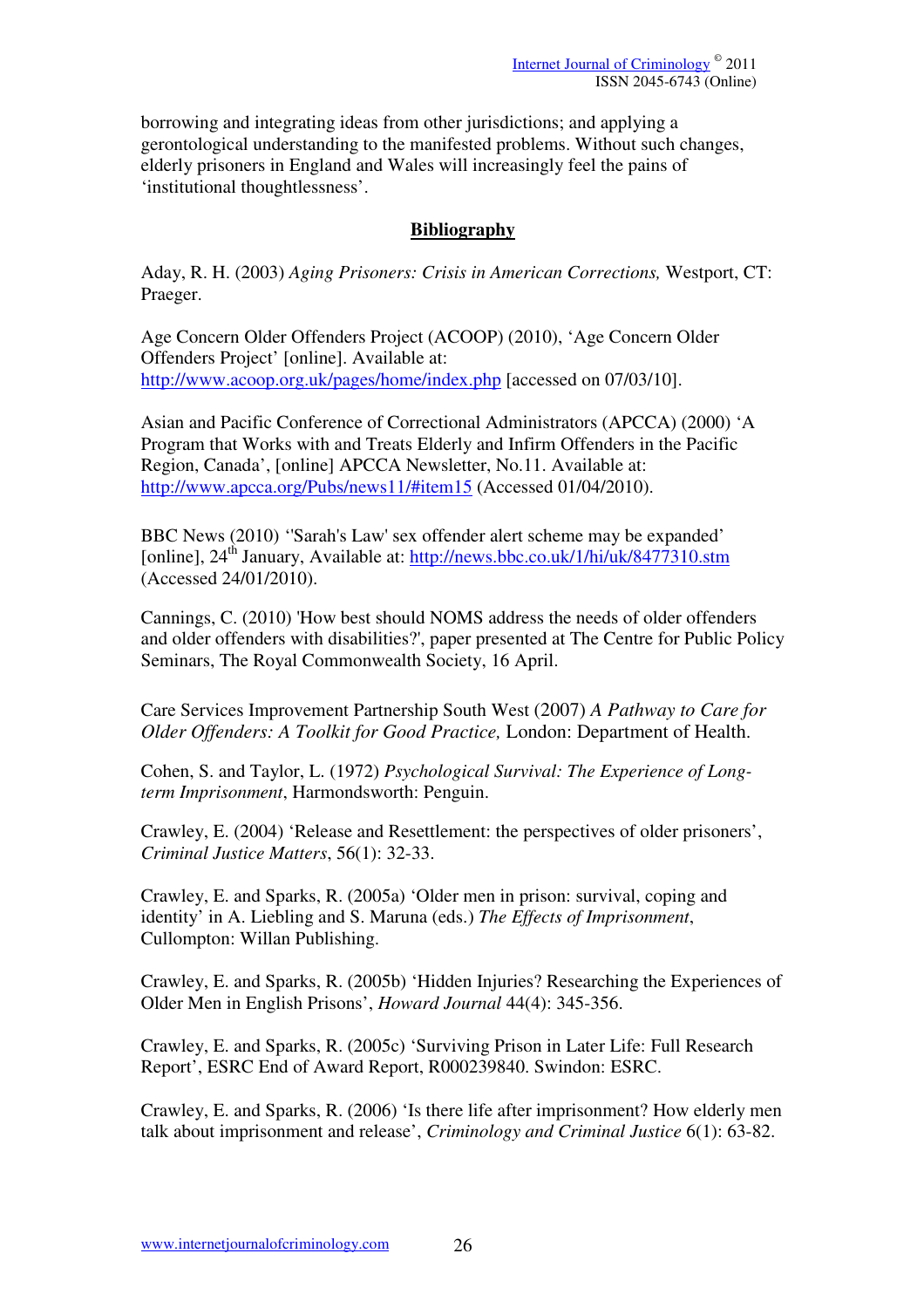Crawley, E. and Sparks, R. (forthcoming) *The Age of Imprisonment*, Willan Publishing.

Davis, L. (2010) 'Looking towards the future: How best can we offer care, advice and support to older offenders and their families, involved with all parts of the criminal justice system?', paper presented at The Centre for Public Policy Seminars, The Royal Commonwealth Society, 16 April.

Dawes, J. (2009) 'Ageing prisoners: Issues for social work', *Australian Social Work,*  62(2): 258-271.

Department of Health (2007) *A Pathway to Care for Older Offenders: A Toolkit for Good Practice,* London: Home Office.

Department of Health and Nacro (2009) *A Resource Pack for Working With Older Offenders,* Department of Health.

Dhuny, J. (2010) 'Commissioning healthcare for older prisoners', paper presented at The Centre for Public Policy Seminars, The Royal Commonwealth Society, 16 April.

DirectGov (2010) 'Housing Allocation – Points System' [online] Available at: http://www.direct.gov.uk/en/HomeAndCommunity/SocialHousingAndCareHomes/A pplyingForACouncilHome/DG\_10029763 (Accessed on 02/02/2010).

Donovick, P. J., Portocarerro, J. S., Holtzer, R., Yee, R. S. (2008) 'Prison, stress and the aging process', *The Proceedings of the 2007 North American Correctional and Criminal Justice Psychology Conference*, Canadian Psychological Association.

Evans, C. (2005) 'Age Concern Leicestershire and Rutland - HMP Gartree Older Prisoner's Advocacy and Support Project', *Prison Service Journal*, 160: 9-10.

Fennell, G., Phillipson, C., and Evers, H. (1988) *The Sociology of Old Age,* Milton Keynes: Open University Press

Flanagan, T. J. (1982) 'Lifers and long-termers: Doing big time' in R. Johnson and H. Toch (eds.) *The Pains of Imprisonment*, London: Sage.

Frazer, L. (2003) *Aging Inside,* School of Policy Studies: University of Bristol.

Fry, D. (2005) 'Managing older prisoners at HMP Wymott' *Prison Service Journal*, 160: 11-13.

Gelsthorpe, L. and Sharpe, G. (2007) 'Women and resettlement' in A. Hucklesby and L. Hagley-Dickinson (eds.) *Prisoner Resettlement: Policy and Practice,* Cullompton: Willan Publishing.

Glenn, N. (1976) 'Cohort analysts' futile quest: Statistical attempts to separate age, period and cohort effects', *American Sociological Review,* 41(5): 900-904.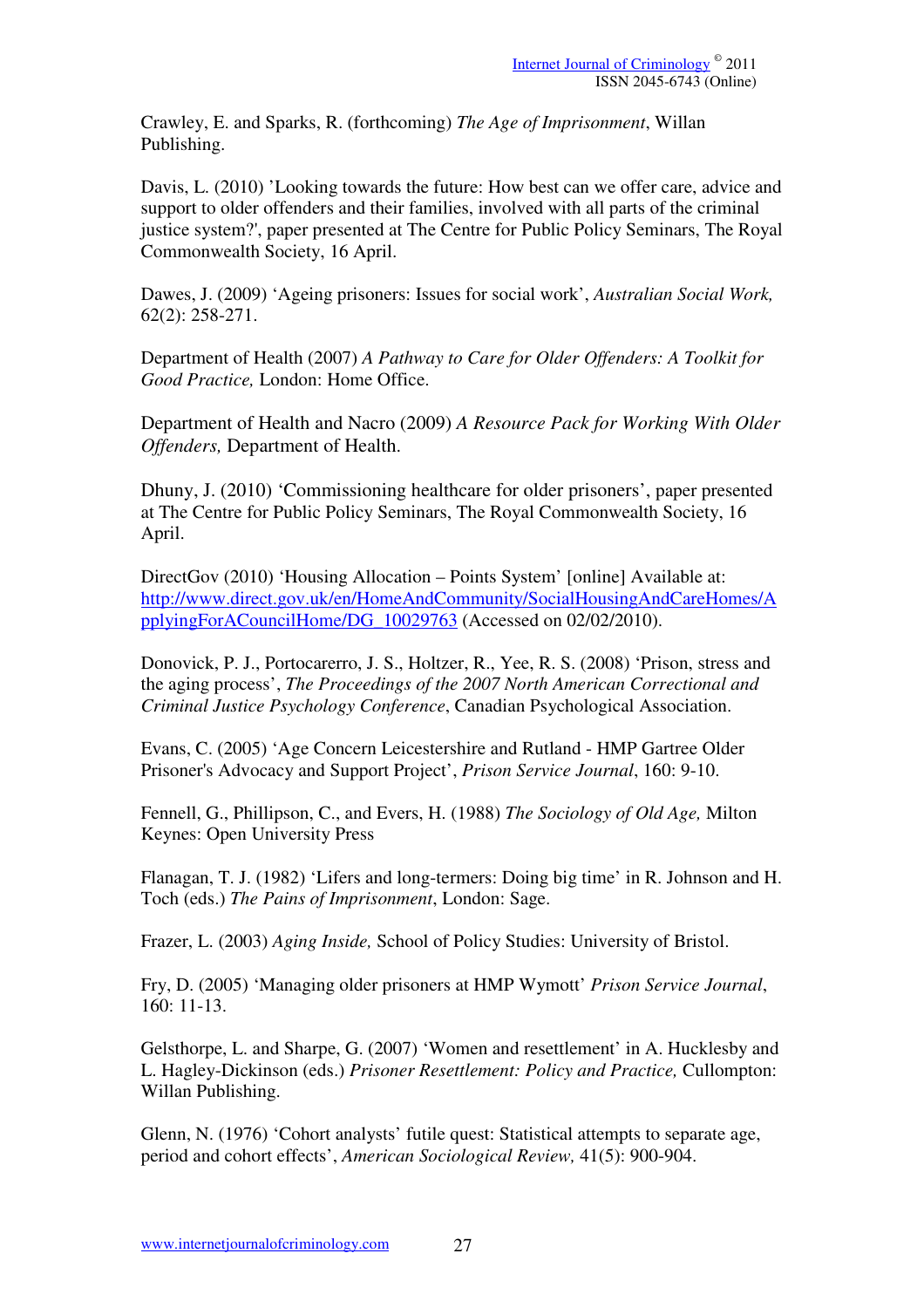Goetting, A. (1984) 'Elderly in prison: A profile', *Criminal Justice Review,* 9: 14-24.

Hayes, A. and Fazel, S. (2008) 'Older adults in prison' in J. Pritchard (ed.) *Good Practice in Safeguarding Adults: Working Effectively in Adult Protection, London:* Jessica Kingsley Publishers.

Hedderman, C. (2007) 'Rediscovering resettlement: narrowing the gap between policy rhetoric and practice reality' in A. Hucklesby and L. Hagley-Dickinson, (eds.) *Prisoner Resettlement: Policy and Practice,* Cullompton: Willan Publishing.

Her Majesty's Inspectorates of Prisons and Probation (HMIPP) (2001) *Through the Prison Gate,* London: Home Office.

Her Majesty's Chief Inspectorate of Prisons (HMCIP) (2001a) *Report on Full Announced Inspection of HM Prison Gartree,* London: Home Office. Her Majesty's Chief Inspectorate of Prisons (HMCIP) (2001b) *A Full Announced Inspection of HM Prison Kingston,* London: Home Office.

Her Majesty's Chief Inspectorate of Prisons (HMCIP) (2004) *'No Problems – Old and Quiet': Older prisoners in England and Wales*, London: Home Office.

Her Majesty's Chief Inspectorate of Prisons (HMCIP) (2008) *Older Prisoners in England and Wales: A Follow-up to the 2004 Thematic Review by HM Chief Inspector of Prisons*, London: Home Office.

Her Majesty's Prison Service (2001) 'National service framework for older people', *Prison Service Instructions, 21/2001.* 

Her Majesty's Prison Service (2003) *Prison Service Order 2855*, London: Home Office.

Her Majesty's Prison Service (2008) *Prison Service Order 4800*, London: Home Office.

Hill, A. (2010) 'Parole chief: Release more prisoners' [online], 31<sup>st</sup> March, Available at: http://www.guardian.co.uk/uk/2010/mar/31/parole-chief-warns-overreaction (Accessed 31/03/2010).

Home Office (2004) *Reducing Re-offending National Action Plan,* London: Home Office.

Home Office (2006) *A Five Year Strategy for Protecting the Public and Reducing Reoffending*, London: Home Office.

Howse, K. (2003) *Growing Old in Prison: A Scoping Study on Older Prisoners*, London: Centre for Policy on Ageing and Prison Reform Trust.

Hucklesby, A. and Hagley-Dickinson, L. (2007) *Prisoner Resettlement: Policy and Practice,* Cullompton: Willan Publishing.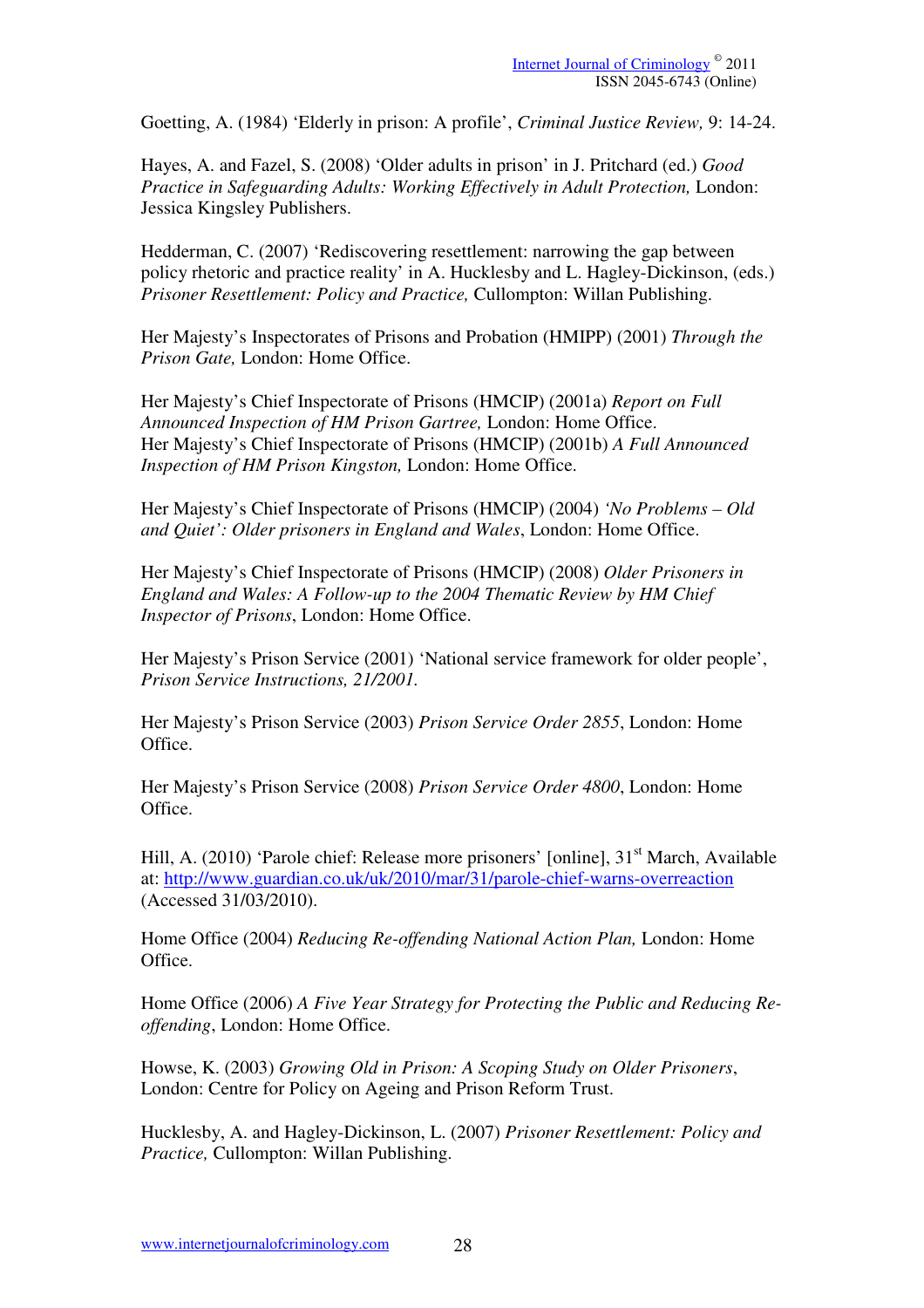Irwin, J. and Owen, B. (2005) 'Harm and the contemporary prison', in A. Liebling and S. Maruna (eds.) *The Effects of Imprisonment*, Cullompton: Willan Publishing.

Jewkes, Y. (2005) 'Loss, liminality and the life sentence: Managing identity through a disrupted lifecourse', in A. Liebling and S. Maruna (eds.) *The Effects of Imprisonment,* Cullompton: Willan Publishing.

Kemshall, H. (2007) 'Dangerous offenders: release and resettlement' in A. Hucklesby and L. Hagley-Dickinson (eds.) *Prisoner Resettlement: Policy and Practice,*  Cullompton: Willan Publishing.

Kemshall, H. (2008) *Understanding the Community Management of High Risk Offenders,* Maidenhead: Open University Press.

Kerbs, J. (2000) 'The older prisoner: Social, psychological and medical considerations' in M. B., Rothman, P., Entzel, and B, D., Dunlop, (eds.) *Elders*, *Crime and the Criminal Justice System: Myth, Perceptions, and Reality in the 21st Century*, New York: Springer.

Kerbs, J. and Jolley, M. (2007) 'Inmate-on-inmate victimization among older male prisoners', *Crime & Delinquency*, 53(2):187-218.

Laub, J. and Sampson, R. (2001) 'Understanding desistance from crime', *Crime and Justice: A Review of Research,* 28: 1-70.

Loeb, S. J. and Steffensmeier, D. (2006) 'Older male prisoners: Health status, selfefficacy beliefs, and health-promoting behaviors', *Journal of Correctional Health Care,* 12(4): 269-278.

Lyon, J. (2010) 'Pathway to Care for Older Offenders and Doing Time: How should we be addressing and meeting older offender's needs within prisons?', paper presented at The Centre for Public Policy Seminars, The Royal Commonwealth Society, 16 April.

Maguire, M. and Kemshall, H. (2004), 'Multi-Agency Public Protection Arrangements: Key issues' in K. Kemshall, and G. McIvor, (eds) *Managing Sex Offender Risk,* London: Jessica Kingsley Publishers.

Maguire, M. (2007) 'The resttlement of ex-prisoners' in L. Gelsthorpe and R. Morgan (eds.) *Handbook of Probation,* Cullompton: Willan Publishing.

Mara, C. M. (2002) 'Expansion of long-term care in the prison system', *Journal of Aging and Social Policy,* 14(2): 43-61.

Marquart, J. W., Merianos, D. E. and Doucet, G. (2000) 'The health-related concerns of older prisoners: implications for policy' *Ageing and Society,* 20: 79-96.

Maruna, S. (2001) *Making Good: How Ex-Convicts Reform and Rebuild Their Lives,*  Washington, DC: American Psychological Association Books.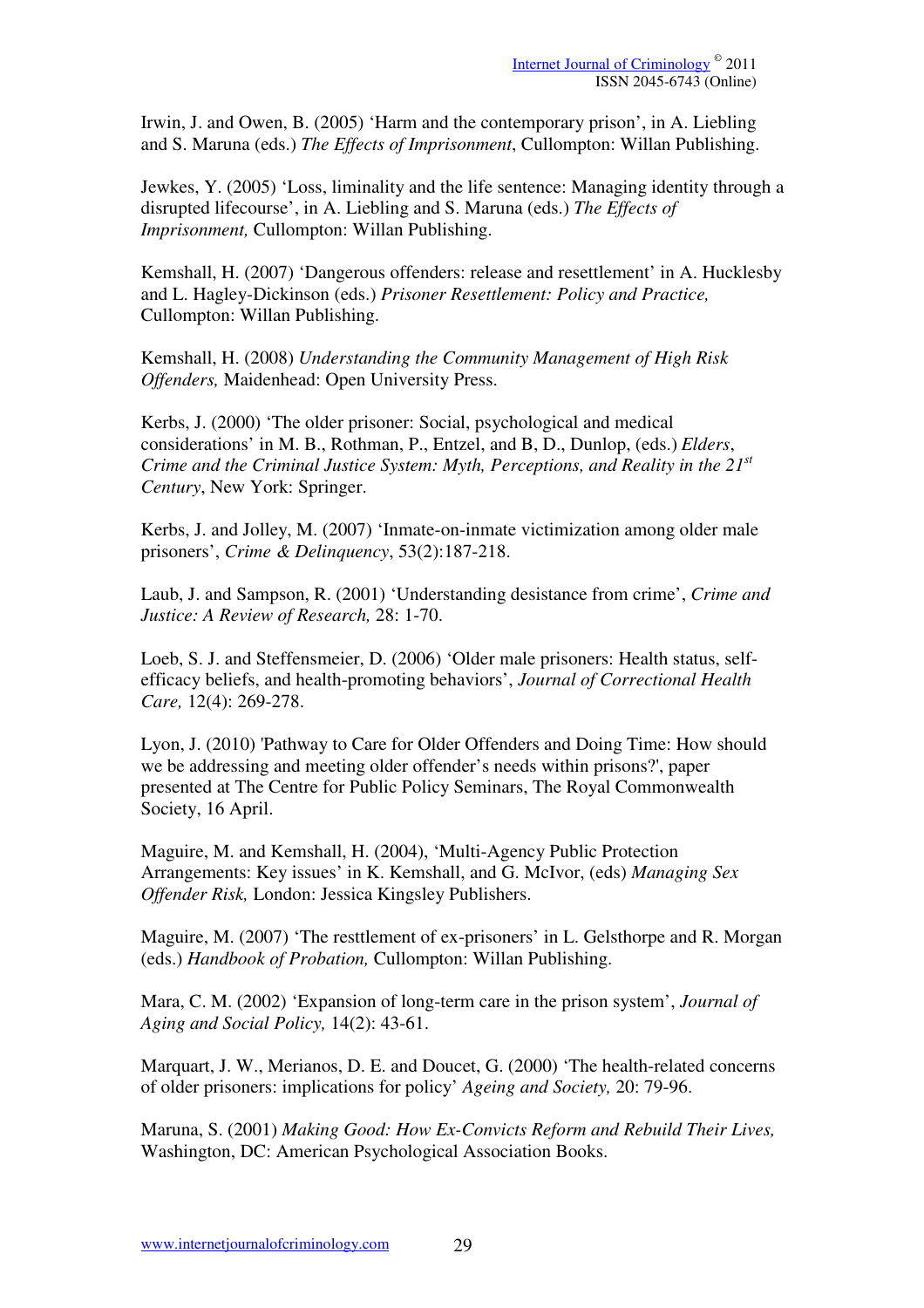Ministry of Justice (2008) *Offender Management Caseload Statistics*, London: Home Office.

National Institute of Corrections (1999) *An Examination of Elder Inmates Services An Aging Crisis,* Florida House of Representatives.

Prison Reform Trust (2008a) *Doing Time: The Experiences and Needs of Older People in Prison,* London: Prison Reform Trust.

Prison Reform Trust (2008b) 'Older Prisoners' in *Bromley Briefings: Prison Factfile*, London: Prison Reform Trust.

Prison Reform Trust (forthcoming), *In Depth,* unpublished.

Prison Service News (2008) 'Considering older offenders', *Prison Service Magazine*  [online], July/August: 260. Available at: http://www.hmprisonservice.gov.uk/prisoninformation/prisonservicemagazine/index.a sp?id=8907,18,3,18,0,0 (Accessed on 03/03/10).

Prison Service News (2009) 'Changing lives of disabled and elderly', *Prison Service Magazine* [online], February/March: 263. Available at: http://www.hmprisonservice.gov.uk/prisoninformation/prisonservicemagazine/index.a sp?id=9609,18,3,18,0,0 (Accessed on 03/03/10).

Pryor, S. (2001) *The Responsible Prisoner,* London: Home Office.

Raynor, P. (2004) 'Rehabilitative and integrative approaches' in A. Bottoms, S. Rex and G. Robinson (eds.) *Alternatives to Prison: Options for an Insecure Society*, Cullompton: Willan Publishing.

Reed, M. and Glamser, F. (1979) Aging in a total institution: The case for older prisoners', *The Gerontologist,* 19(4): 354-360*.*

Reimer, G. (2008) 'The Graying of the U.S. prison population', *Journal of Correctional Health Care,* 14(3): 202-208.

Reviere, R. and Young, V. D. (2004) 'Aging behind bars: Health care for older female inmates', *Journal of Women and Aging,* 16(1): 55-69.

Rikard, R. V., and Rosenberg, E. (2007) 'Aging inmates: A convergence of trends in the American criminal justice system', *Journal of Correctional Health Care,* 13(3): 150-162.

Royle, A. (2010), 'Evergreen 50+ services for older prisoners', *Prison Reform Trust* [online], available at:

http://www.prisonreformtrust.org.uk//standard.asp?id=2096&cachefixer= (Accessed on 07/03/10).

Sapsford, R. (1978) 'Life-sentence prisoners: Psychological changes during sentence', *British Journal of Criminology,* 18(2): 128-145.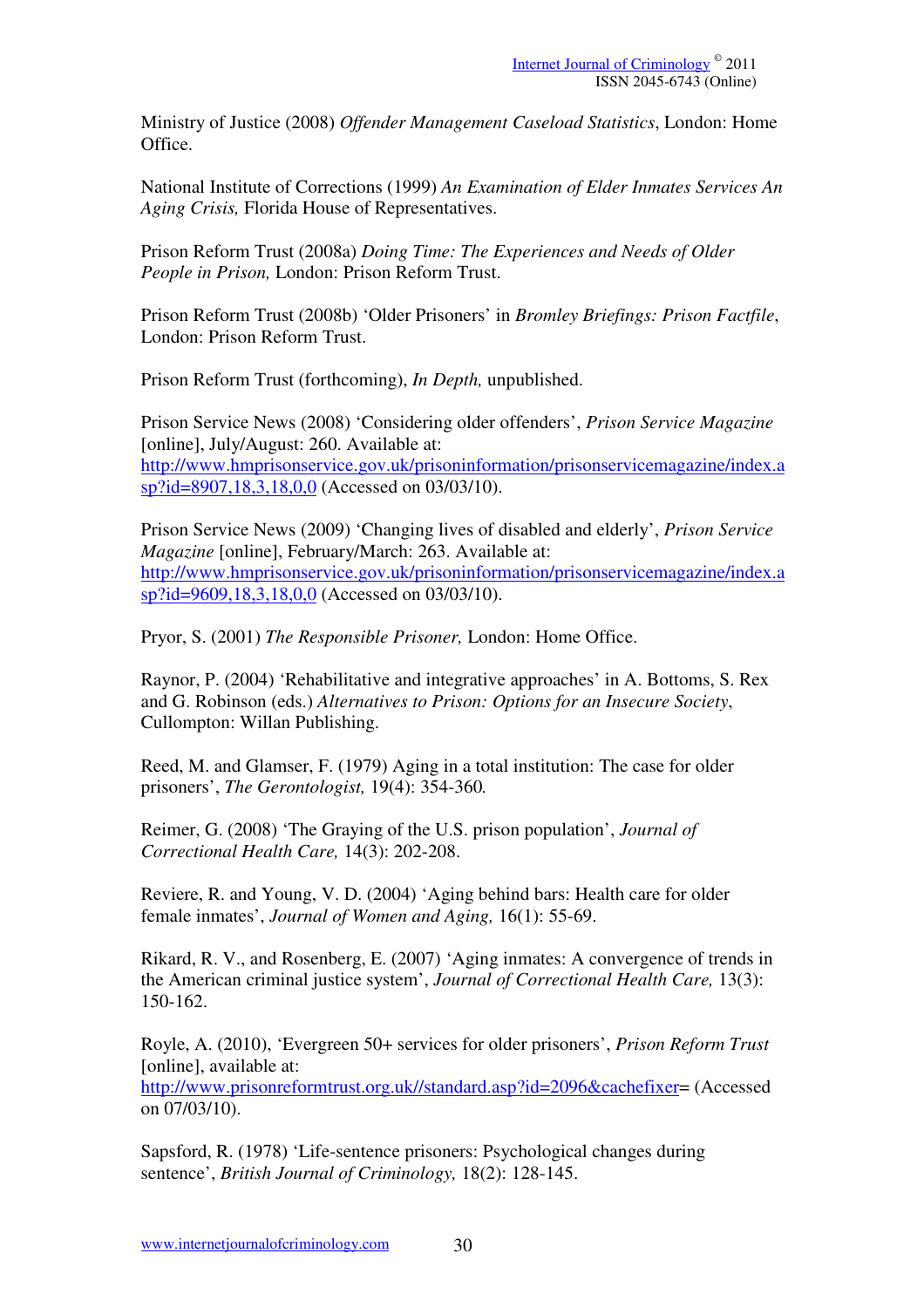Smyer, T. and Burbank, P. M. (2009) 'The U.S. correctional system and the older prisoner' in *Journal of Gerontological Nursing*, 35: 32-37.

Social Exclusion Unit (2002), *Reducing Re-Offending by Ex-Prisoners*, London: Office of the Deputy Prime Minister.

Stewart, J. (2000) 'The Reintegration Effort for Long-term Infirm and Elderly Federal Offenders (RELIEF) program', *FORUM on Corrections Research,* 12(3): 35-38*.* 

Stojkovic, S. (2007) 'Elderly prisoners: A growing and forgotten group within correctional systems vulnerable to elder abuse', *Journal of Elder Abuse and Neglect,*  19(3): 97-117*.* 

Strimelle, V. (2007) 'À la recherche d'une population invisible: les femmes âgées en prison au Canada', *Revue de Droit Pénal et de Criminologie,* 9-10: 816-840.

Travis, A. (2009) 'Cash-strapped jails 'ready to blow', governor warns' in *The Guardian,* 06/10/2009.

Uzoaba, J. H. (1998) *Managing Older Offenders: Where Do We Stand?*, Research Report R-70, Ottawa, ON: Correctional Service of Canada.

Walmsley, R. (2009) *World Prison Population List*, 8<sup>th</sup> Edition, London: International Centre for Prison Studies, King's College.

Wahadin, A. (2004) *Older Women in the Criminal Justice System: Running Out of Time*, London: Jessica Kingsley Publishers.

Wahidin, A. (2010) 'How best should we meet the needs and understand the experiences of older offenders?', paper presented at The Centre for Public Policy Seminars, The Royal Commonwealth Society, 16 April.

Wahidin, A. and Aday, R. (2005) 'The needs of older men and women in the criminal justice system: An international perspective', *Prison Service Journal,* 160: 13-22.

Ware, S. (2010) 'Listening and learning from personal experience: Recognising existing barriers', paper presented at The Centre for Public Policy Seminars, The Royal Commonwealth Society, 16 April.

Williams, K., Atherton, S. and Sharp, D. (2007) 'The resettlement of black and minority ethnic offenders' in A. Hucklesby and L. Hagley-Dickinson (eds.) *Prisoner Resettlement: Policy and Practice,* Cullompton: Willan Publishing.

Wilson, J. and Herrnstein, R. (1985) *Crime and Human Nature,* New York: Simon and Schuster.

Worrall, J. (2010) 'How best can we offer preventative and resettlement services for older offenders?', paper presented at The Centre for Public Policy Seminars, The Royal Commonwealth Society, 16 April.